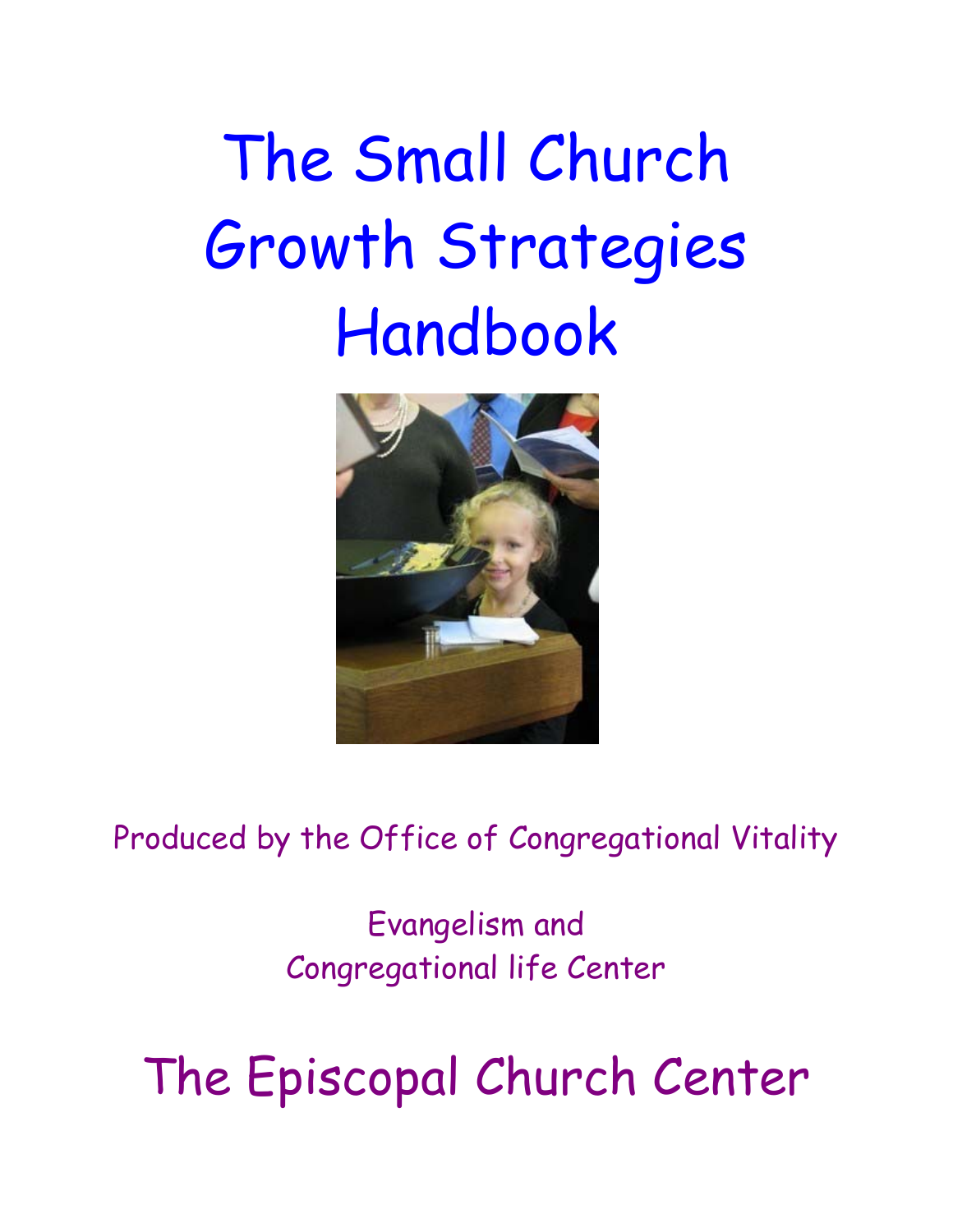Welcome to the 2009 edition of the Small Church Growth Strategy Handbook. Thank you for taking the time to look through this compendium of resources to support the ministries present in small congregations across the country.

Did you know that, according to the **Episcopal Domestic Fast Facts: 2007** report, the median Average Sunday Attendance (ASA) in the Episcopal Church is 69? This indicates that over half of the 7055 congregations identified in that report are considered "small churches" (with an ASA of less than 70). This handbook, then, is directed specifically toward those churches.

I am often asked, "What does it mean to be a 'small church' in the world today?" The easiest response to is to say that there is no single model of what a "small church" looks like. From the 150 year old white-clapboard sided church sitting at the country crossroads in rural eastern Maryland; to the coffee-house ministry serving a young urban crowd in Seattle; to the small mission church on the windswept plains of Navajoland; to the gritty urban congregation ministering in inner-city Brooklyn; to the intimate house-church in Los Angeles; to the vibrant Latino congregation in North Carolina – all fit the same general category of "small church", and yet each lives out that vocation in a very different, very contextually-driven atmosphere.

This handbook, then, assumes no basic "template" for what it means to be a small church today. Rather, we offer you a panoply of resources, many drawn from the work and insights of the staff at The Episcopal Church Center (whose names, offices, and email addresses are included so that you can contact them directly), along with some of the most recent data about healthy and vital small congregations. It is our hope that this material will sometimes support you, sometimes challenge you, sometimes open up new windows of possibility for you, sometimes inspire you to new work – but always with the assurance that, in the words of 2 Corinthians, "if anyone is in Christ, they are a new creation." It is the belief that each day we are called to be that "new creation" as we seek to respond faithfully to the ever-changing world around us which provides the underlying foundation for this handbook.

We hope that you will enjoy the materials provided here. But even more, we hope that you will use them… to the glory of God, and to the furthering of God's realm in your own specific locations. Thank you for sharing this part of the journey.

Faithfully,

Bob Honeychurch Office of Congregational Vitality Episcopal Church Center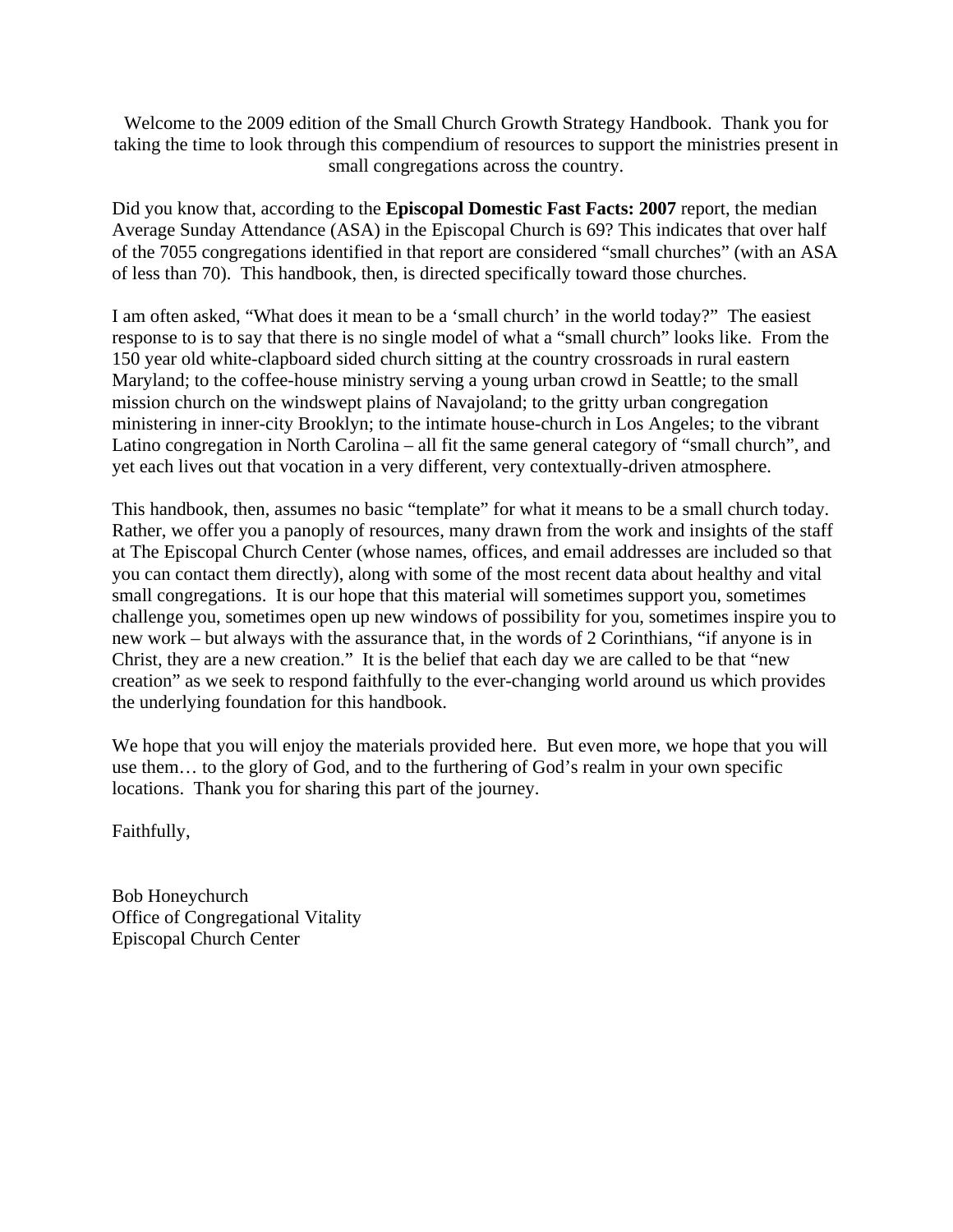# **What is a "Vital Congregation"?**

*Bob Honeychurch*  Congregational Vitality bhoneychurch@episcopalchurch.org

Based on my experiences, conversations, and insights of working with communities of faith across the country, I have developed the following "definition" of a vital congregation… a definition which is very much a work-in-progress. It is constantly being informed and revised as I continue my conversations across the church. But for the moment, it goes like this:

*A vital congregation is a community of faith which: Invites people to become passionate followers of Jesus Christ Creates opportunities for personal and corporate transformation Equips and empowers people for gospel mission in the world*

All that said, this definition says nothing about a congregation's size or budget, whether it is rural or urban, whether it can afford the services of full-time clergy, or what part of the country this church may be located in. In other words, I believe that all congregations have the potential to be "vital" congregations. Let me briefly unpack that definition above just a little (though in reality I could go on and on about it).

*"Invites people to become passionate followers of Jesus Christ"* Much is proclaimed about "forming Christian leaders" in the Church today. One of the great challenges we face, however, is that before we can form leaders, we must first form Christians. And Christian formation is a life-long process. I believe that this invitation contains 3 necessary dimensions: Teaching people how to pray; teaching people how to engage the scriptures; and teaching people how to live in community. Lots of congregations tend to dabble in this, but not necessarily in a way that gives each individual member a point of entry into that life of passion. However, congregations which are intentional and strategic about forming Christians – at every step along that life path – create a culture where the deepening of every member's faith experience lies at the heart of the life of the community.

*"Creates opportunities for personal and corporate transformation"* If our lives aren't changed by being a part of a faith community, then what's the point of being there? I believe that transformation is a two-edged sword as well. Communities of faith are places where **my** life can be changed, but they're also places where **our** life can be changed as well as the holy People of God. Transformation is that process of being made new; it's about believing that the person that I am, and the community of which I am a part, is constantly being invited into a new relationship with God. Certainly from an Episcopal perspective, one of the primary (although certainly not the only) opportunities we have for transformation is through our worship. I tell worship leaders (lay and ordained) that, when they design and lead a worship service – every worship service they lead – if they are not doing so with the intention that somebody's life might be changed as a result of that worship service, then they're wasting their time. This applies as much to the acolytes, ushers, and altar guild as it does to the choir, celebrant, and preacher. Worship lies at the heart of what it means to be an Episcopalian. And so, worship has to be a lot more than "going through the motions" if it's going to have meaning in people's lives.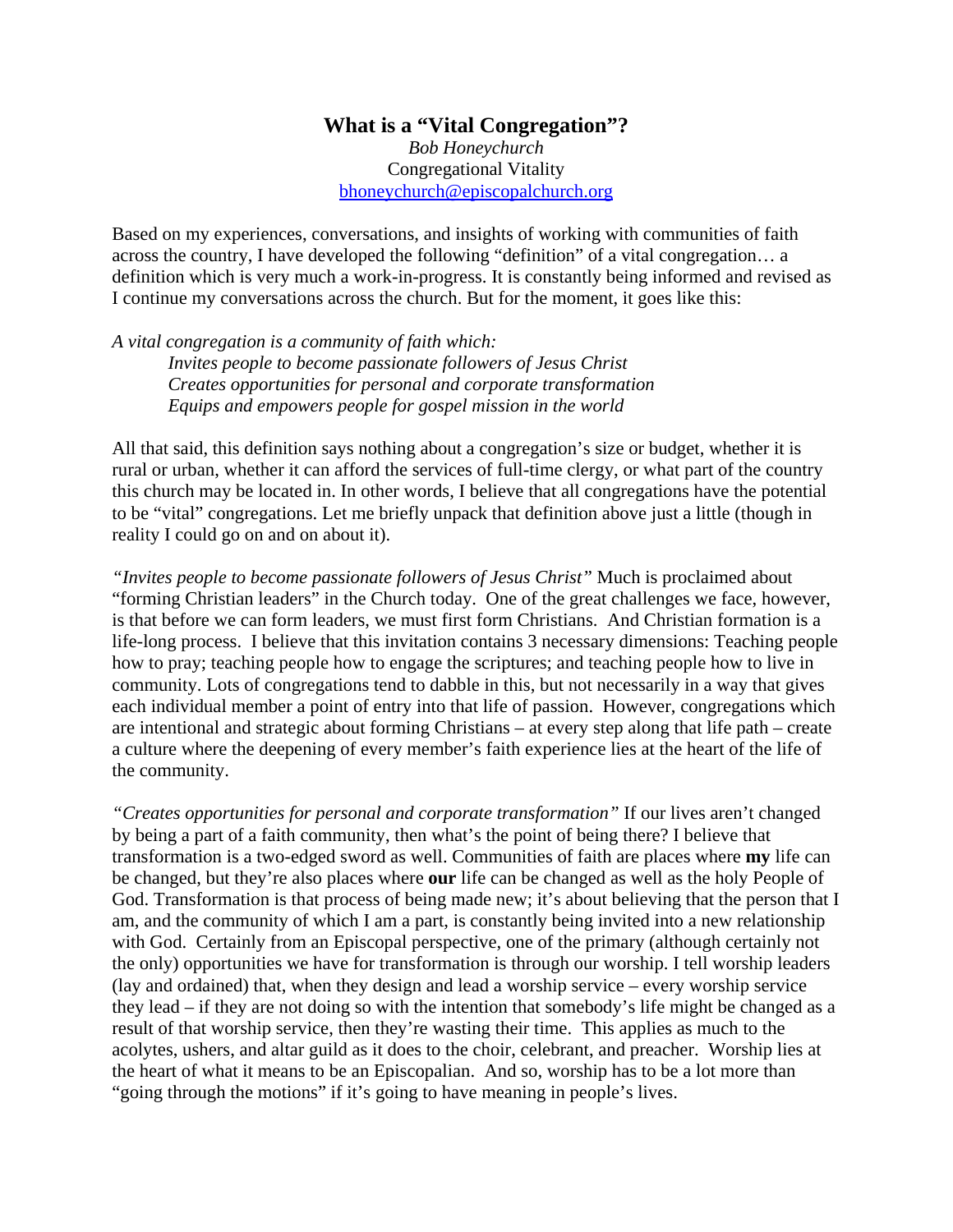*"Equips and empowers people for gospel mission in the world"* At the end of the day, it isn't about "me"… it isn't even about "us." It's about fulfilling the Great Commission to "go out into the world." Vital congregations are those which give people the necessary tools – spiritual, technical, social, emotional, etc. – to 'be the heart and hands of Jesus in the world"… for it is "in the world" where the church is ultimately called to be. We are not a cloistered community of prayer, defending ourselves from the assaults of the world around us. We are only the Church when we are fully integrated into the lives, the culture, the daily experience of our wider community. John 3:16 says, "For God so loved the world…" not "For God so loved the church." And so, in the words of Kennon Callahan, "when the Church is in the world, God is in the church. And when the Church is not in the world, God is still in the world." And so it is in the world where the Church is truly called to be – true to itself, true to God, and true to all creation.

As you can probably tell, this definition doesn't provide for many specific metrics to determine how effective a congregation is. It does, however, provide some real-life, incarnated examples of congregational vitality. I invite you to explore this definition of a "vital congregation" in light or your own experience. Intentionally and thoughtfully explore each of those three aspects which I identified, and assess your own community of faith. Where are your own congregational strengths? Where might you continue to deepen and enrich your common life together? Looking at your own church through the eyes of someone not already deeply involved in that community, what do you see? Completing an exercise such as this not only gives you a sense of where you are, and where you've come from. It can also provide you with a roadmap of sorts as you identify the particular work that God has set before you. Enjoy the journey, for it will draw you ever closer into the heart of God.



 *St. Anna's, New Orleans LA St. Mark's, Cole Mine NM*

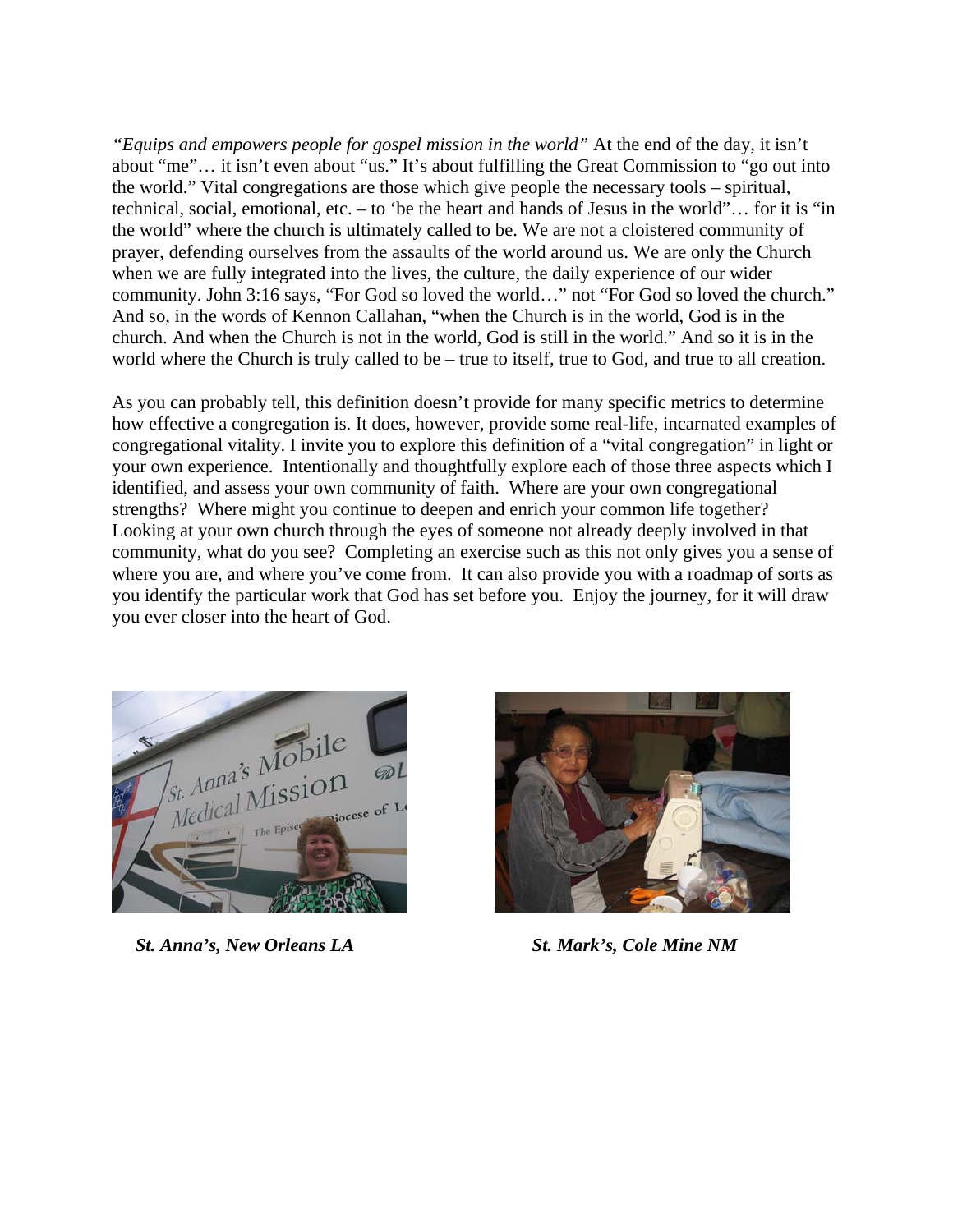#### **Evangelism in Small Churches**  *Terry Martin*  Evangelism tmartin@episcopalchurch.org

There are both opportunities and challenges presented to the members of a small church when it comes to being effective evangelists.

One of the opportunities is the intimate nature of most small congregations. When someone new shows up, it will feel as if they are of participating in a family gathering. Those who are seeking a connection with an extended family will find this quite attractive.

This level of intimacy can also be a challenge, however. The newcomer will find it hard to blend into the background. The feeling of being observed by the other members can easily be mistaken as being tested regarding their worthiness for adoption into the family.

Another opportunity for evangelism somewhat unique to the small church setting is the importance placed on relationships. The development of personal relationships with those outside the Church is the key to effective evangelism. Usually, the decision regarding joining a faith community comes some time after the development of such relationships outside of the context of official church events. When the time arrives to choose a faith community, the small church has a very clear advantage, as often the relationships established through personal interactions are considered more important than the possible diversity of beliefs found within the family.

This can be a challenge as well, of course. Eccentric beliefs can easily find a home, and even flourish, within the small church setting, especially if the leadership affirms such beliefs. Such diverse belief systems under one tent can be confusing to the newcomer who may have a limited understanding of the Christian tradition.

The small church is usually aware of their limitations, and so often will be careful not to spread themselves too thin. Instead of taking on numerous outreach projects simultaneously, they are more inclined to commit to one or two, and focus on doing those projects well. In this regard, I think all our congregations, of every size, would benefit from adopting this approach. In most cases, it is better stewardship of our resources to take on a limited number of tasks, ideally drawn from a strategic plan or visioning process, and do those tasks well, rather than attempting to be all things to all people.

Here are several examples of small churches doing outstanding work in Evangelism: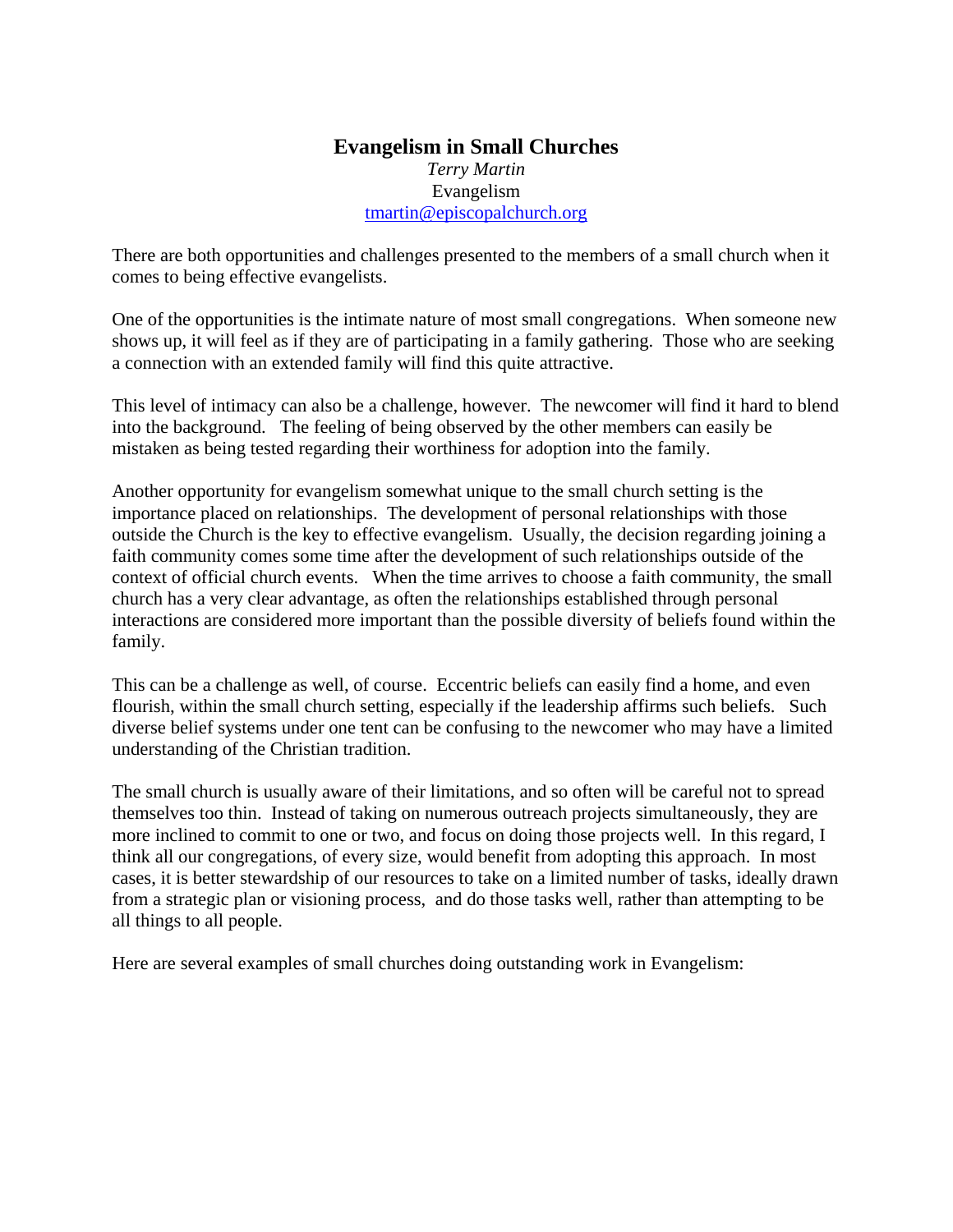

*St. Francis Episcopal Church, Turlock, CA*

In the midst of the reorganizing work being done in the Diocese of San Joaquin, there is a group from St. Francis Episcopal Church in Turlock, California that has chosen to maintain an Episcopal presence in that community. They meet once weekly for Holy Eucharist on Sunday afternoons, and once weekly for book study, discussion, dinner, and Compline on Tuesday evenings.

On of the unique things about this community is that they practice what they refer to as "Church in a Box." They started out meeting in a kitchen. Once they outgrew that space, they moved to the fellowship hall of the local Methodist Church. Part of their weekly ritual is to transform a very utilitarian space into a place of worship, which involves unpacking numerous boxes

The feeling of being welcomed is felt as soon as one steps into the small space they ciurrently rent from the local Methodist Church. Their joyful worship and commitment to mission projects makes this community an excellent example of a small church that usues their gifts well.



*Transmissions: an emerging liturgical community in NYC*

Transmission is a faith community that explores numerous ways to redefine what we mean by "church." They meet on the first and third Wednesday of each month in the homes of the members. The founders of this community are Isaac Everett, pianist and composer, and Bowie Snodgrass, program director for Faith House.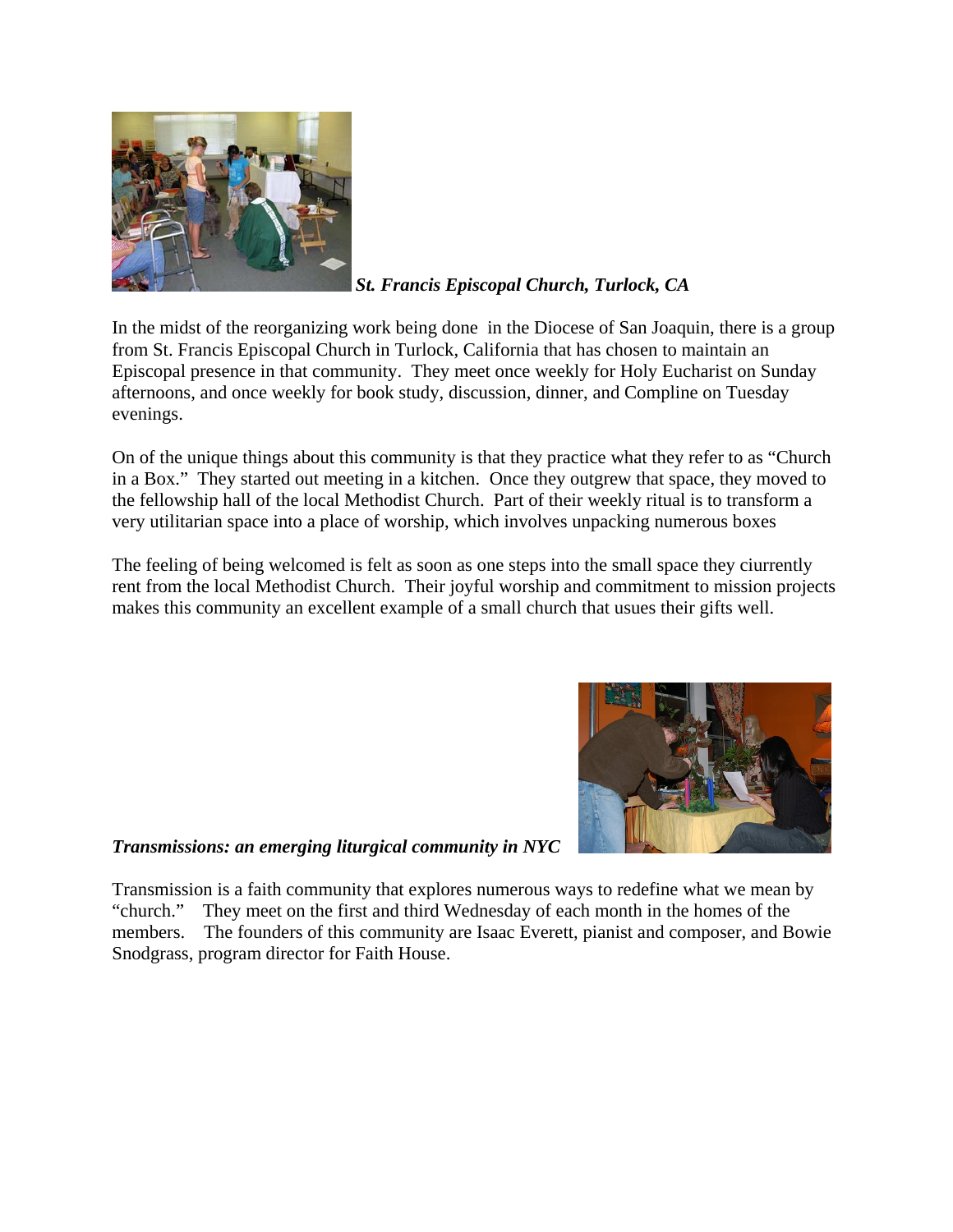### **Imagining Worship in an Intimate Community**

*Clay Morris*  Liturgical and Spiritual Resources cmorris@episcopalchurch.org

Some years ago, for a period of two or three years, I attended a church in the center of a big city. The congregation met in a very large, late 19<sup>th</sup> Century building. The Sunday morning eucharist typically gathered fewer than 25 people. One Sunday morning the rector walked out of the sanctuary and stood at the head of the center aisle to make announcements. The first words we heard were "Welcome to Saint Swithen's. If you are visiting with us this morning…" I caught my breath. There were fewer than 20 people in the cavernous nave, and the rector could easily call them all by name. Hmmmm….. Where were the visitors?

Another personal circumstance has a similar bent. Early in my career, I served as rector of a parish in a small farming community. The church was about a hundred years old when I arrived. It always managed to survive but never quite got off the ground in any significant way. Mostly, it served to baptize, marry and bury the children of local farmers and business owners. Those of us who cared about the parish worried a lot about numbers. In anticipation of any parish event, we wondered anxiously about how many folks would show up. I remember clearly any number of Wednesday mornings, heading into the sacristy to prepare for the midweek eucharist, wondering whether anyone would be there. When I had been in town for a few weeks, I recognized the extent to which we shared the angst about attendance. It was typical for someone to enter the church or a meeting room and say "Where is everybody?"

These stories demonstrate the negative impact of an inappropriate ideal image of church on a Christian community. If you close your eyes and imagine "Church at its best", what visual images, sounds and movements pop up? My guess is that most of us imagine a large, rectangular building, fitted with heavy, oak pews on either side of a central aisle. A massive organ is playing a hymn. Hundreds of worshipers are singing lustily. A cross and torches lead choristers and clergy decked out in expensive vestments in solemn procession up the center aisle into the sanctuary. Well, for those who actually inhabit this kind of liturgical space with a large congregation, the image is just fine. But what does it do for the Christian who routinely gathers with twenty or thirty folks on Sunday morning?

In my first story, the rector was guilty of reciting a boiler plate speech which would have been perfectly appropriate had the room been full, but lacked authenticity in a small, potentially intimate gathering. The presence of those who showed up was dishonored by the rector's image of ideal church. Our frustration with poor attendance in the church where I served as rector was equally damaging to those who showed up. The question "Where is everybody?" suggested that the people who managed to arrive weren't important.

Statistics indicate that over half of the congregations in the Episcopal Church gather weekly with an average attendance of fewer than seventy souls. That suggests that the ideal image we have stored in our imaginations doesn't work for most of us. And, it's not just about the math. A congregation of twelve or twenty sings differently, with different leadership strategies and repertoire than a congregation of 400 with a large organ and a professional choir. One imagines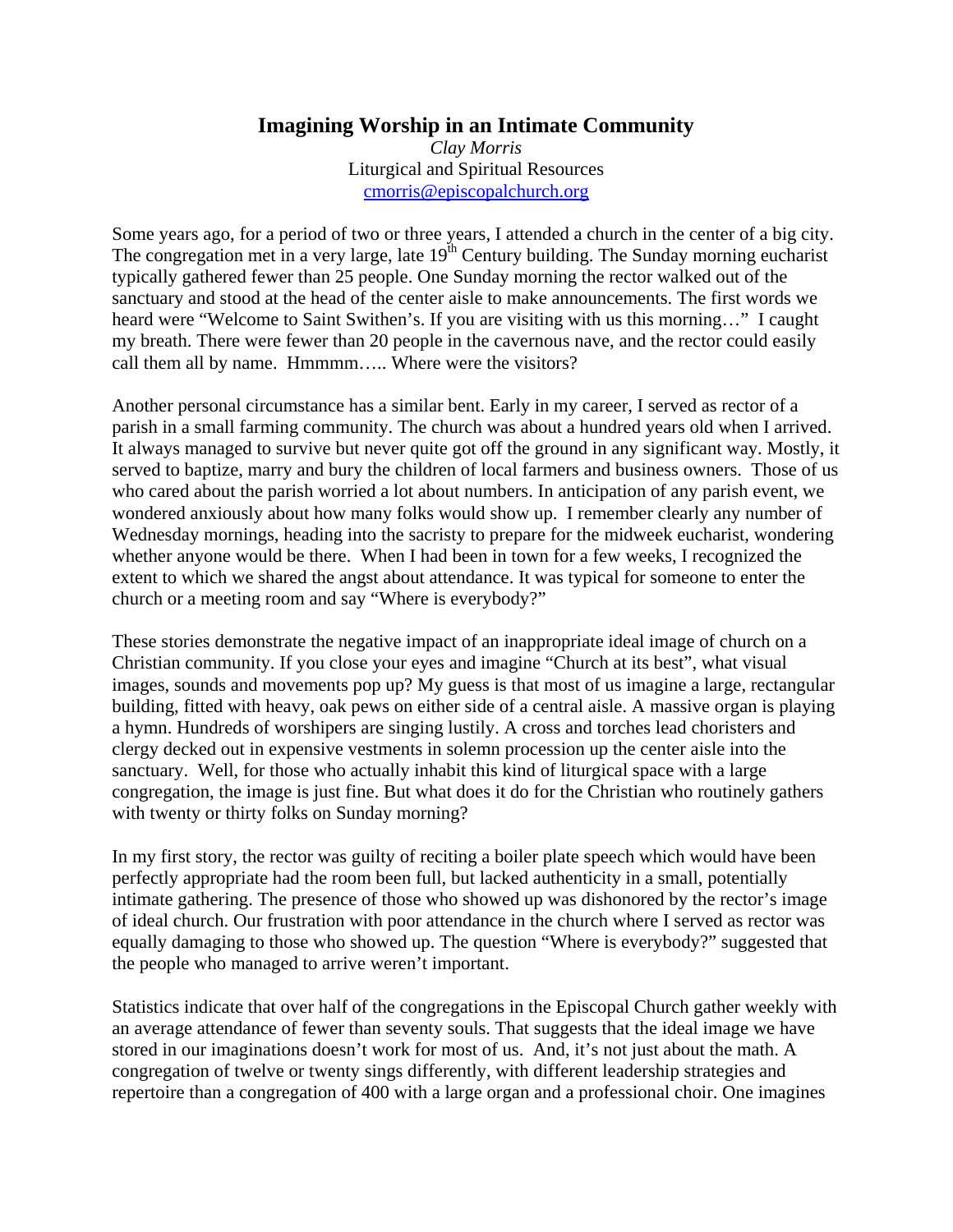that a formal procession up a center aisle in a large building with a congregation of 30 might be just silly.

At the Episcopal Church Center in New York City, we have been struggling with questions about how to imagine our daily service of Morning Prayer. Attendance at this quiet liturgy varies from 1 to 15 or 20, depending entirely on random circumstance. Until recently, the service was held in the chapel with the small congregation seated in the semi-circle arrangement of 40 chairs that surrounds the eucharistic altar. One morning, I arrived to discover that the three people gathered to pray had circled their chairs in order to be more directly in touch with one another. I joined them and discovered that in that arrangement, the morning office became an intimate conversation, still using the prayer book daily office structure, but carried out in close contact among four people joined in prayer. That experience led us to create a small gathering of chairs in a corner of the building near a statue of the Virgin and Child, a votive candle stand and a pair of icons. Now, Morning Prayer is a liturgy, still faithful to the Anglican tradition, but suited to the small congregation that typically shows up to pray. A new model has emerged; a model for an intimate worshiping community. At the Church Center, our experience of the creation of a new ideal for corporate prayer happened almost by accident. How might this kind of transformation be more intentional? It's difficult to change the ideals people carry around in imagination. And, I'm pretty certain it doesn't happen by talking about it. My experience of Morning Prayer the morning I came into the room to see something I didn't expect started a reflective process that helped to create a new ideal.

I think one of the best ways to reorganize the imaginations of worshipers is to ask is to ask them to experience a familiar liturgical event in an unexpected physical space. Find an excuse to move the Sunday morning eucharist to the Parish Hall. Arrange the furniture to match the size of the congregation. Facilitate music-making in a way that works in the space. Leave the ecclesial trappings (vestments, baronial silver, etc.) in the sacristy and borrow hardware from the kitchen to serve bread and wine. Set the dialogical portions of the rite (intercessions, announcement, sermon) in a conversational frame. And after the dismissal, gather the congregation around more food and drink in a conversation on the theme "How did it feel? What did you experience? How might we introduce the positive aspects of this new pattern into our routine?"

One of the serious differences between tribal cultures and that of Anglo/America is that tribal cultures maintain the connection between religious ritual and everyday life. For example, before the mobile home and electric air conditioning came to Monument Valley, the Navaho Hogan was the place where corporate prayers were said and children were conceived. Small worshiping communities are in a very good position to help reconnect ritual behavior and ordinary life. The intimate liturgical event wants to be conversational. These are gatherings that can re-introduce the stuff of life into the formal ritual. Life in the small church will be vitalized by reconnecting commerce, family and religious life. For those of us who are eager to maintain the tradition of our Anglican heritage in religious life and worship in small communities, it is important to remember that the essential kernel of that tradition is the breaking of bread in the center of our liturgical life. It is good to know that tables, cups, plates and napkins come in lots of shapes and sizes.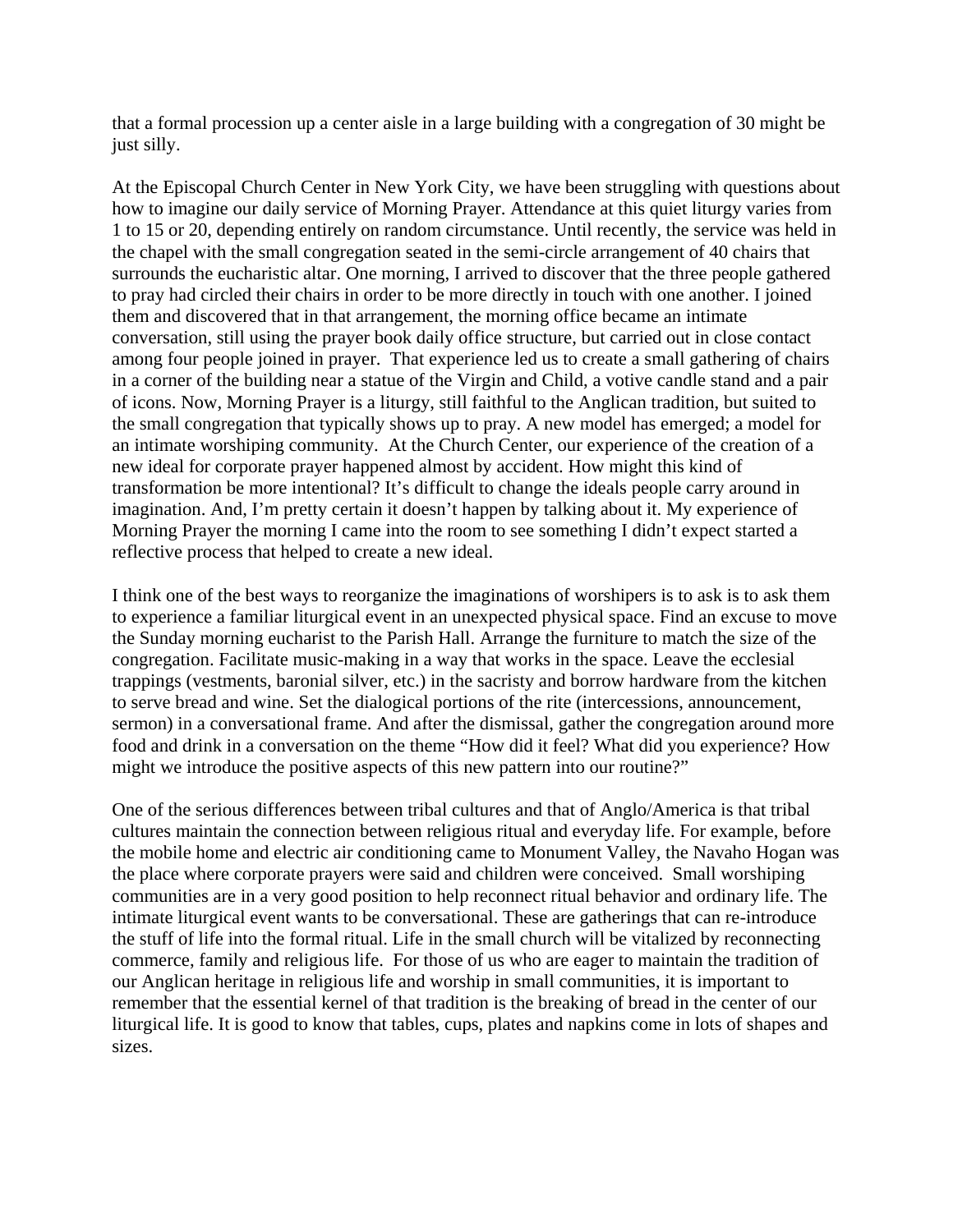## **Strengths to celebrate, ministry to share**

*Demi Prentiss*  Lay Leadership and Ministry Development dprentiss@episcopalchurch.org

There are many reasons that congregations are small, and many positive things grow out of being an intimate community. Ways of engaging in ministry that are natural to small congregations can benefit ministries in larger congregations as well.

It can be good to be small. Small congregations can celebrate their strengths, and offer an example to larger congregations:

- You know practically all the folks who come on Sunday, and most who haven't yet paid you a visit.
- You can spot a visitor before they've crossed your threshold. (And you probably already know who they're related to.)
- You know what works in your community.
- You know how to build partnerships with other faith communities and organizations in order to get things done.

Some of the strengths of small churches may seem like weaknesses. Maybe you haven't thought about these as assets:

- You understand that your clergy may come and go, but your lay members define the character and the actions of your congregation.
- You're able to implement ideas and events quickly probably by making no more than 10 phone calls.
- Everyone knows that whatever he or she does is vital to the life of the congregation.
- You understand that the pastor's focus is ministering to those already in the church; the laity connect their faith to their everyday life, attracting new folks to the church and being the church at work in the world.
- Being friendly to the people who come to visit is just the beginning. It lays the groundwork for helping them know where they are needed, and for introducing them to someone who needs their help.

Sometimes small churches forget how to share the special aspects of their life. Some vitally important practices may be challenging:

- Making space in your close-knit family for someone who's new, and allowing them to offer their gifts.
- Recognizing that the newest person in the room sees with fresh eyes and has something important to tell you.
- Setting term limits and working to rotate leadership, which makes room for people to find their ministries.
- Remembering to start looking for and raising up your successor as soon as you've figured out what your job is.
- Making sure that you find a partner to work with you, no matter what your ministry is. (Maybe even someone who isn't a member of your church!)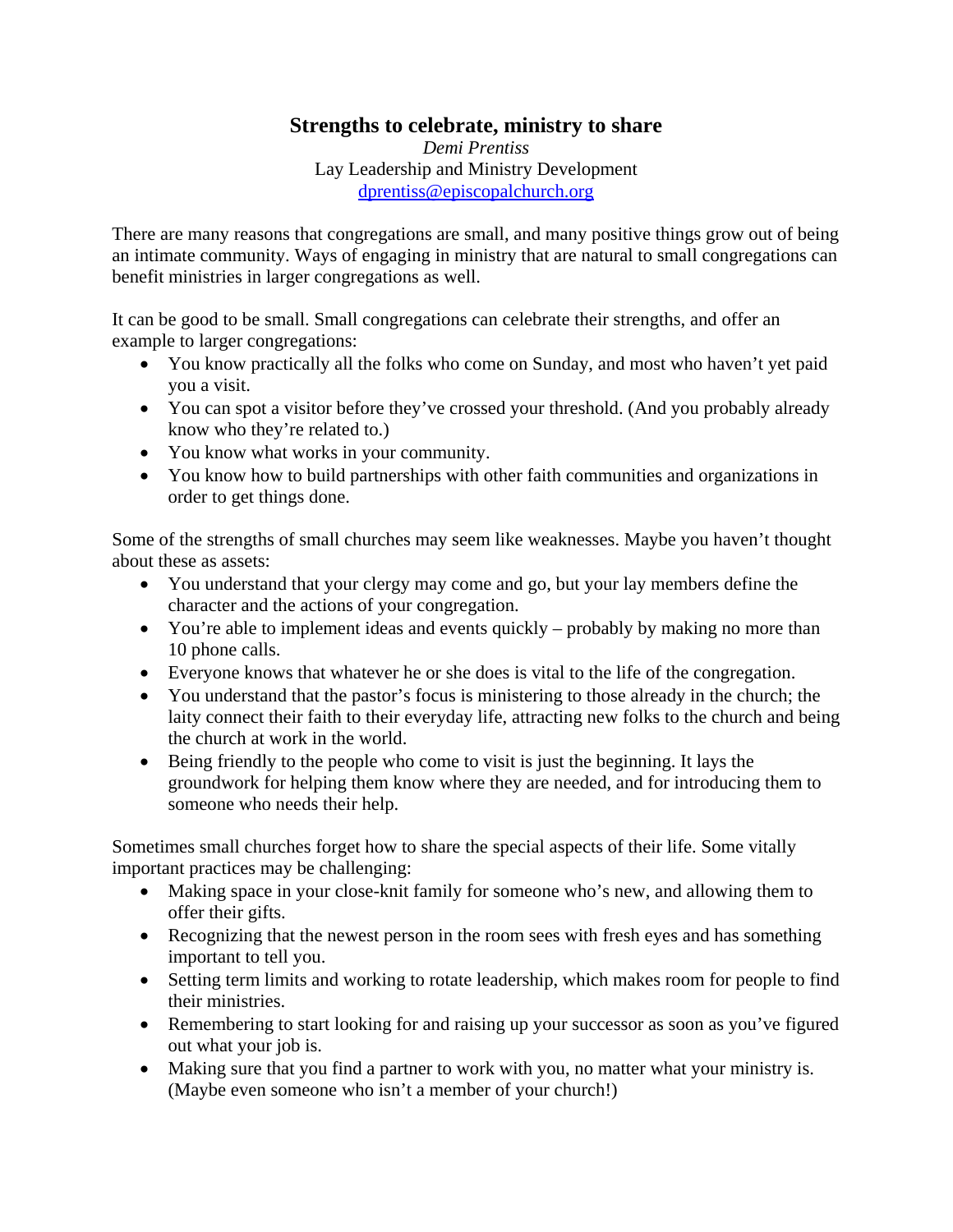- Being willing to try something again that didn't work the first time while incorporating a change that will increase its impact.
- Recognizing your strengths and celebrating often as a community.

Making the most of strengths is sometimes challenging, for small congregations as well as large ones. The church's office of lay leadership and ministry development offers resources that can help: dprentiss@episcopalchurch.org.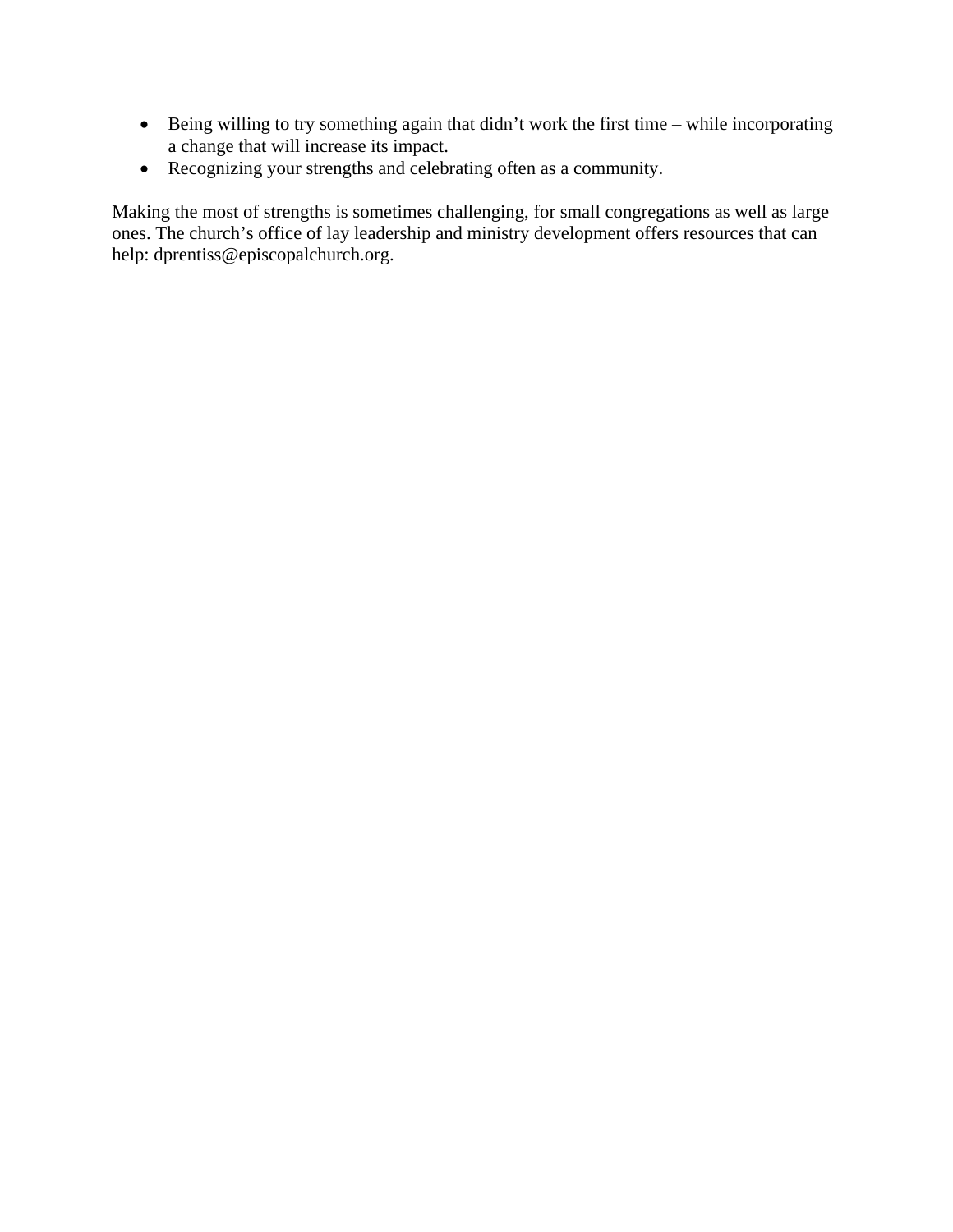#### **Church Planting**

*Tom Brackett*  Church Planting and Redevelopment tbrackett@episcopalchurch.org

For twenty some years I have been passionate about vital faith communities that connect to the Spirit's work in their communities. Everywhere I travel, I ask the same question of church leaders: "How are you partnering with God's mission in this community?" More and more I'm meeting leaders of thriving small parishes who describe a significant shift of focus in their leadership. Instead of asking, "How do we attract more people to join our congregation?" they are asking, "How are we being called to bless this community, at large?" For example, instead of service planning that focuses on "What will make us feel good and strengthen our faith?" they are also asking, "How might we improve on this service to better meet the soul needs of the stranger and the newcomer, as well?"

The leaders of the Macrina Community (Tiburon CA) patiently took parishioners with them to walk their community, listening and looking for unmet needs, listening for stories of "God at Work!" and asking community members, "If you were to attend regular gatherings of your ideal community of faith, what would they be like?" They then held those conversations up for the whole community to witness, modeling a process of discernment that waited for clarity about their responses.

For **St. John's** (Asheville NC), the answers they received called for such significant changes to their worship that they found it easier to start a new service that intentionally reaches out to those who presently would not attend a traditional service. Our research tells us that parishes like St. John's that create fresh worship opportunities based on this process tend to grow in their capacity to embrace the needs of their community, as well as grow in numbers. There is a fresh sense of relevance and a renewed vision for ministry in many of these small congregations – a wonderful reminder that great gifts often come in small packages!



*Macrina Community at Worship*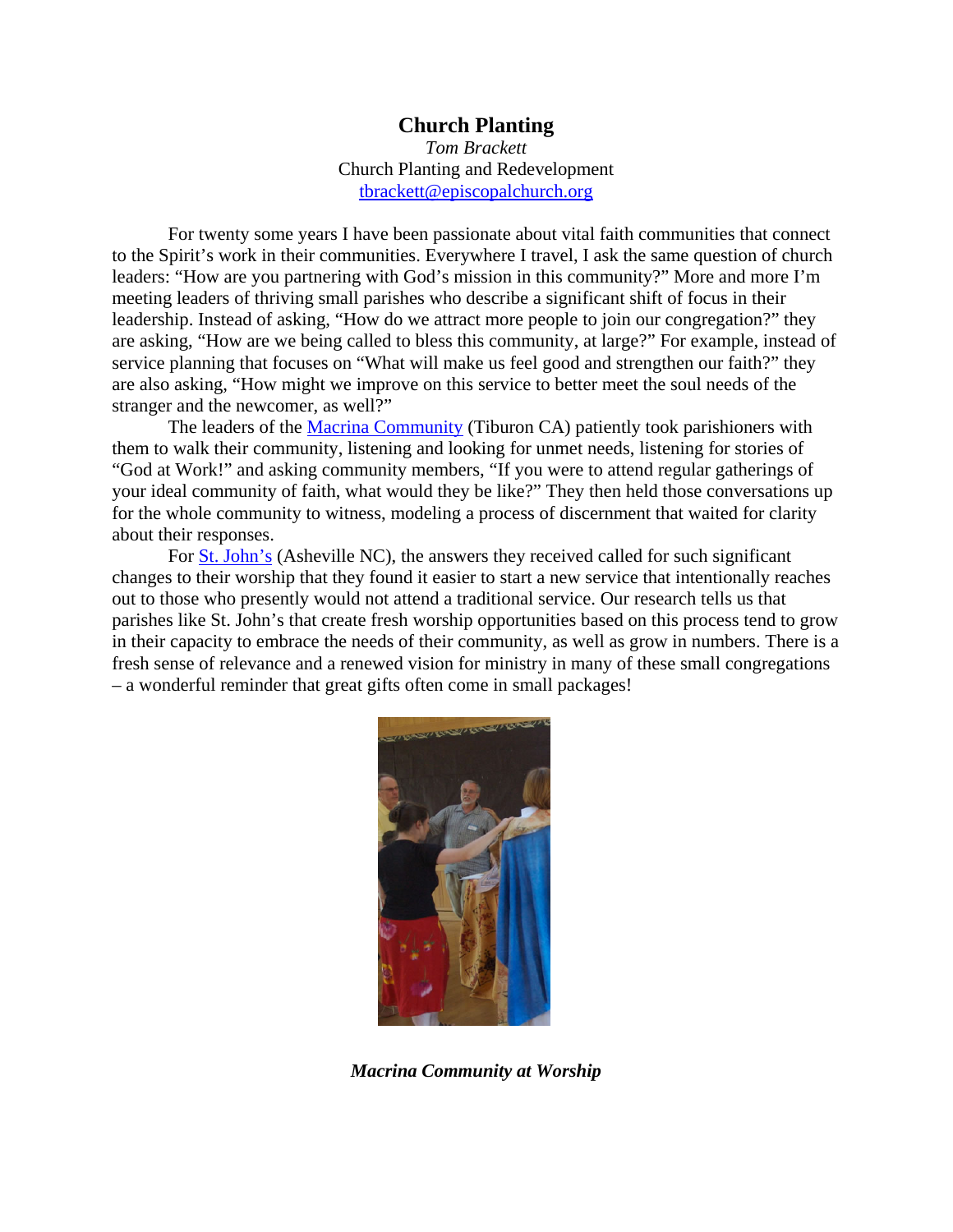#### **Stewardship in Small Churches**  *Laurel Johnston*  Stewardship ljohnston@episcopalchurch.org

Small churches can boldly claim that they are like the first century "house churches," places where people gathered to eat, pray, and worship the presence of the living Christ in their midst. In a house church, people knew each other almost as extended family, they took care of another and were responsive to the needs of their community.

Small churches can live into the vibrancy and vitality of the original house church. Here's a "top ten" list of ways to nurture a culture of generosity in small churches:

- 1. Engage in an appreciative inquiry process to name and celebrate all the ways your community experiences the abundance of God's grace and generosity. To see a list of appreciative inquiry questions go to www.episcopalchurch.org/stewardship.htm
- 2. Communicate core values (i.e relational ministry), vision, and mission that emerge from an appreciative inquiry process in all platforms of communication – via the web, weekly bulletins, newsletters, and narrative budgets.
- 3. Create opportunities for people to tell how the generosity of the congregation has changed lives.
- 4. Understand stewardship holistically as a way to live a generous life in response to God's grace: it is how we live out our baptismal identities. Read *Transforming Stewardship* by C.K. Robertson, Canon to the Presiding Bishop of the Episcopal Church.
- *5.* Connect faith and finances. Leaders, including the rector/vicar and vestry, must demonstrate transparency about their own relationship with money, helping members connect their faith and finances. Read *Spirituality and Money: 7 Questions that Saved my Spiritual Life by* Bruce A. Rockwell at http://www.tens.org/stewardship-booklets.htm
- 6. Create and communicate expectations for new members, including the invitation to live into the *Holy Habits* of worshiping weekly, daily prayer, scripture study, tithing, and keeping Sabbath.
- 7. Discern if there is a need for a personal budget / money ministry in your parish. Too many people are burdened with debt which limits their freedom to be generous. See how the Diocese of Colorado has engaged in the conversation about money, debt and faith: http://www.coef.org/strategic\_initiatives/free\_to\_be\_faithful/
- 8. In February begin planning for the fall stewardship campaign. For a roadmap refer to the Diocese of Vermont's *Developing an Annual Commitment Campaign* at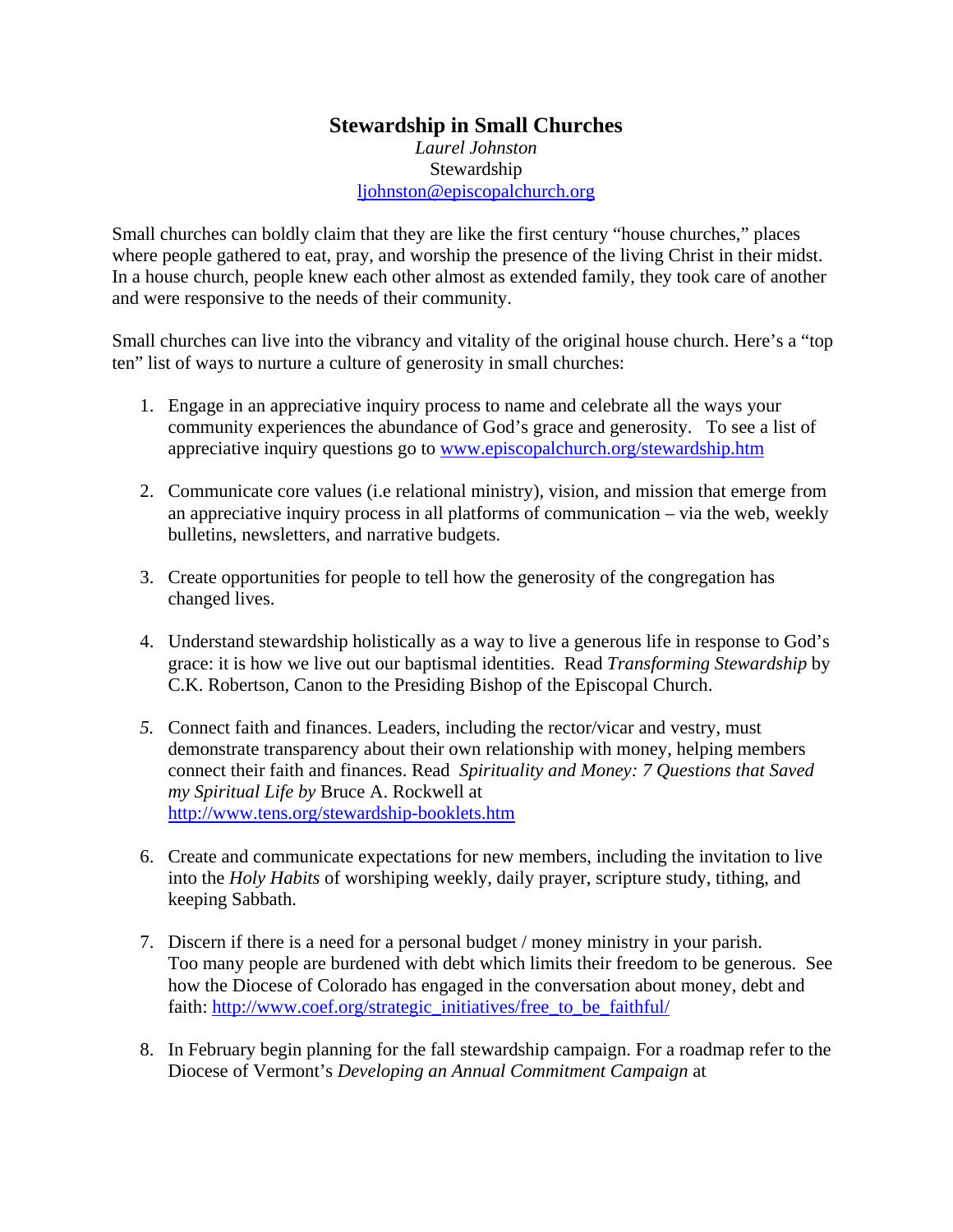http://www.dioceseofvermont.org/Stewardship/Stewardship%20Resources/AnnualComm itmentProgram.pdf

- 9. Invite members to write and share a "contemporary epistle" of their own stewardship journey in lieu of the epistle reading during the four-to-six-week annual commitment campaign, especially those who tithe or are striving to tithe.
- 10. Invite children and youth to be generous year-round. Watch a local news video clip of thirteen-year-old Joseph Picket, a member of St. Marks in Hastings , Nebraska, who has raised \$6,400 to purchase wheelchairs for those in the developing world at http://new.khastv.com/modules/news/article.php?storytopic=12&storyid=13739



#### *Grace Happens*

St. James, Arlington is the birthplace of the Episcopal Church in Vermont. During 2008, the Vestry began to grapple with an understanding of stewardship that shifted from funding the budget to making a thankful response to God's generosity. Accordingly, the vestry did not mail out a budget as a part of its annual appeal. Instead, the vestry celebrated the generous donations of time that make St. James' the wonderful community that it is. A simple "narrative budget" , recounting the many volunteer efforts that make up the Church community, was mailed to every household. At the end of the annual campaign, after all of the pledge cards were collected, the parish held a celebratory dinner. The dinner was not only well attended but generated incredible enthusiasm and excitement about the future of St. James. St. James is a parish in the midst of a renewal of its spirit of service, stewardship, and worship. It is also discovering a new and vibrant role as a center of community life.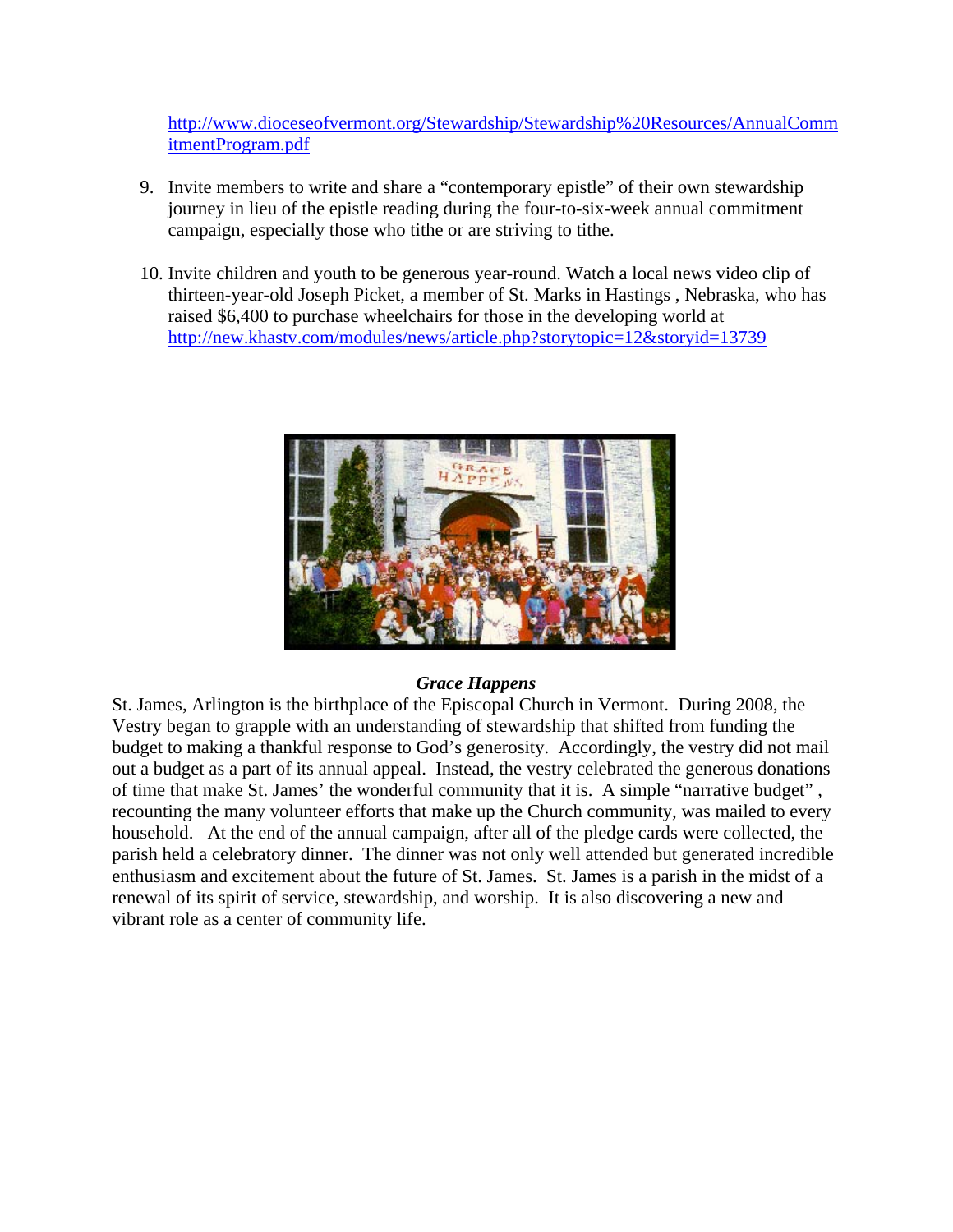## **Episcopal Migration Ministries**

*John Denaro*  E.M.M. – Church Sponsorship and Media Development jdenaro@episcopalchurch.org

It only takes a few people to make a big difference in the lives of refugees being resettled in cities across the U.S. through Episcopal Migration Ministries (EMM). Within an affiliate network of 30 offices in 26 dioceses, EMM relies on congregations and others in local communities to welcome and engage the uprooted who our Church is privileged to assist in rebuilding their lives. To ensure that the newcomers' most basic needs are met in the initial phase of their resettlement, significant private resources are required, over and above the modest funds contributed by the federal government. And small parishes have provided outsized support to these strangers in our midst.

Many small churches have seized the opportunity that the refugee ministry provides to focus on mission and energize members around a common purpose. Extending hospitality to newly arriving refugees is a short-term, low-cost way for congregations who cannot send parishioners overseas to learn about and respond to a world of need. Smaller parishes occasionally give financial assistance to refugees, but great value is equally placed on the donated goods and volunteer time they offer. With EMM affiliates providing guidance and oversight, churches rent and furnish apartments, stock pantry shelves, and greet refugees at the airport. They orient refugees to their new environment and culture, assist with English tutoring, and, through friendship, give refugees a sense of personal connection to their new community.

The friendships this ministry helps to create among people across ethnic, cultural, and, often, religious lines, can last well beyond the 4-6 month period in which refugees are expected to reach self-sufficiency. What is inevitable for congregations sharing the journey of the refugee is transformation through an encounter that produces gifts of healing and hope that are exchanged and celebrated.

For information, contact Episcopal Migration Ministries visit www.episcopalchurch.org/emm.

*Churches doing outstanding work in the area of refugee resettlement are:* 



 *St. Andrew's Church, Lexington, Ky. St. Luke's Church, Minneapolis, MN* 

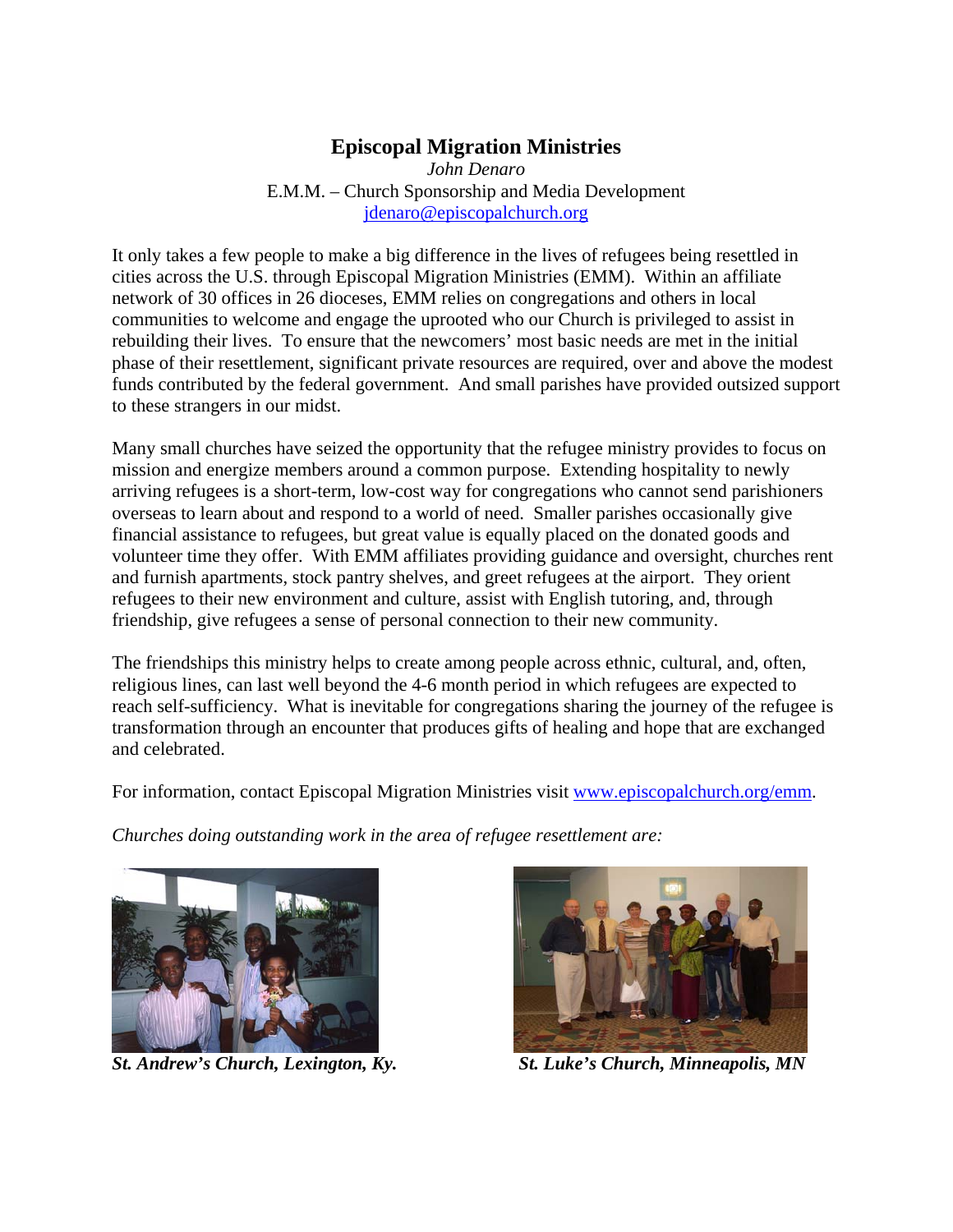## **Latino Ministries** *Patricia Millard*  Portland, Oregon

Surrounded by tree farms and plant nurseries, off the beaten path, with no office hours during the week and served by a part-time clergy-person – at first look, Holy Cross / Iglesia Santa Cruz is just one more little country church struggling to survive. And yet, this little congregation, ast of the Portland, Oregon metro area and almost at the entrance of the Columbia Gorge, finds itself in the midst of a simple, effective and profoundly faithful experience of growth and grace.

The seeds were planted decades ago, as the membership made the startling commitment to embrace differences by welcoming the mostly Mexican migrant workers that worked in the surrounding plant nurseries. Over the years, church services became bilingual. People came and went, in the midst of baptisms, quinceañeras and first communions that celebrated family traditions but didn't take root into the identity of the church as such. Long-time members described Holy Cross as a "Church of Nomads," while the same faithful Anglo core kept open the doors of welcome and hospitality, even as services became bilingual every single week for the sake of remaining open, bicultural and welcoming.

Early in 2008, confronted with the challenge of a faithful response to the ongoing requests for sacraments and "sacramentals," two simple programs were put in place. First, families were invited to view the event, not only as a celebration within the family, but rather as an opportunity to deepen their own sense of commitment towards the formation of their children. This was done with a simple question, turning any sense of legalism inside out – "How can the church be a support to you as you continue to raise your child in the traditions and faith that you value?" Concurrently, a simple Sunday School program for young children and a Wednesday Youth Group for older children and teenagers was started. Finally, recognizing that transportation is a huge issue, especially for a remote little country church, many in the congregation volunteered to pick up the kids in carpools.

In less than six months, the Youth Group has quadrupled in size. By now, Holy Cross struggles to meet the needs of children and teens that come from the entire East Portland Metro area. The next step? Inviting parents into Kaleidoscope Bible Study, thus inviting the older generation into the same process of ongoing Christian Formation.

At Holy Cross, the key for growth seems simple: authentic hospitality, joyful acceptance of the needs of others, and a profound commitment to a lively encounter with the Gospel as the primary source that brings the congregation into a deeper, committed identity as Christians, as Episcopalians, and as the current and future leaders both at Holy Cross and the Diocese of Oregon.



*Youth Group at Holy Cross*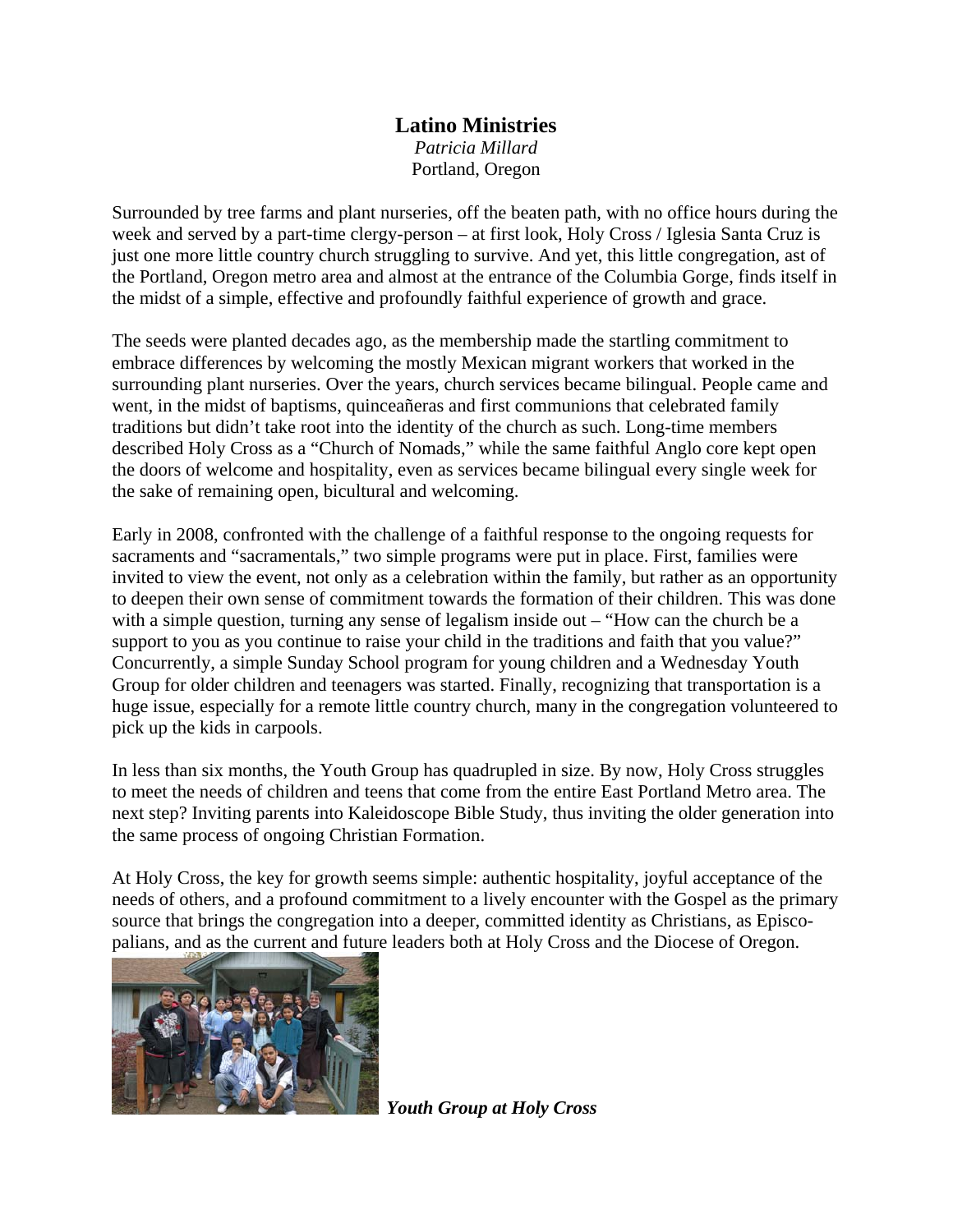**Opportunities and Challenges for the Small Church**

*Angela S. Ifill*  Black Ministries aifill@episcopalchurch.org

The results of a recent survey indicated that of 387 Black congregations, seventy four reported an Average Sunday Attendance of thirty or less congregants. By no means must it be supposed that small congregations are not vital and engaged in dynamic ministry. The gifts and talents that are present in larger congregations are the same that are present in small congregations though in few numbers. The challenges and opportunities are unique in that ministries and daily upkeep of the church must be maintained with limited resources. Many small congregations are planted in areas where there is no growth potential while others have the potential for growth. Here are the stories of two congregations doing outstanding work.

#### **St Luke's Church, New Orleans**

I met a dynamic, exciting group of individuals who comprised the small number of people who came back to St Luke's Church in New Orleans after the floods caused by Hurricane Katrina. They returned to a church building with water up to the pew seats, looked around and determined to reclaim their church. During my first visit we sat in the dried out church and prayed, sang hymns and I listened for hours as they shared their story of personal losses, material as well as parish family members, and we cried together. It was to be one of several visits over the years.

Today, much has changed. With the generous help of individuals and congregations throughout the Church, along with assistance from the Church Insurance Corporation, the facilities were eventually restored. Though grieving, the eight members made a decision to rebuild their congregation. Through telephone numbers that were salvaged from church records they began to reach out to members in Atlanta, Texas, Houston, Baton Rouge and other cities with the plea, "please come home."

They came, they saw, and went to work. In collaboration with the diocese they opened a "Homecoming Center" in the Parish Hall providing a safe place for students who had returned to the area while the nearby High School remained inhabitable. The Center also became a haven for the community to receive and fill out applications for FEMA and Medical Assistance, and it also received clothing and other necessities.

In October 2008, at the Black Ministries Conference in New Orleans, Bishop Jenkins awarded the congregation a plaque and at the recent diocesan convention, St Luke's was named as one of three congregations doing really well.

The amazing wonder of this story is that prior to the hurricane and for two years following, St. Luke's was without a rector. Extremely dedicated and full of hope, these faithful and inspired lay leaders kept this ministry alive with the Senior Warden Elvia James at the helm. Two years later the congregation has grown to approximately seventy six, and includes members who were looking for a church home. An interim priest currently serves the congregation and they are now developing a search process to call a rector.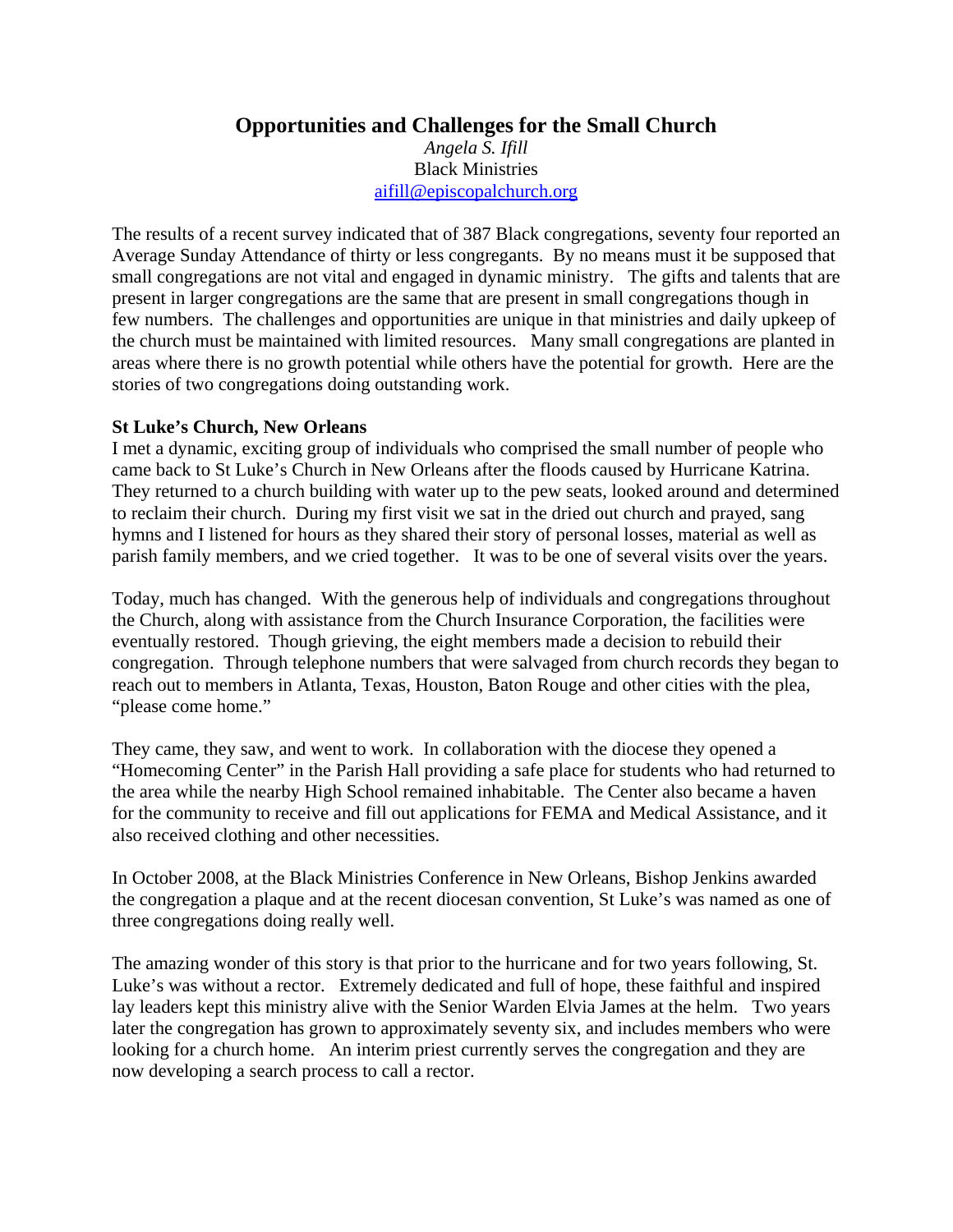#### **St. Mary's Deerfield, Florida**

St. Mary's of Deerfield Beach, Florida, with an Average Sunday Attendance of 42, proudly reports that they fulfill their diocesan assessment. Led for nine years by the Rev. Nancy McCarthy, they enjoy the blessing of knowing one another and their families and take care of one another even as they reach out to their community. For instance, lay members visit one another in hospital and assist with families as necessary. They volunteer for tasks that take care of their facility and administrative tasks, support a Day Care facility for the homeless, and maintain outreach ministries during the holidays.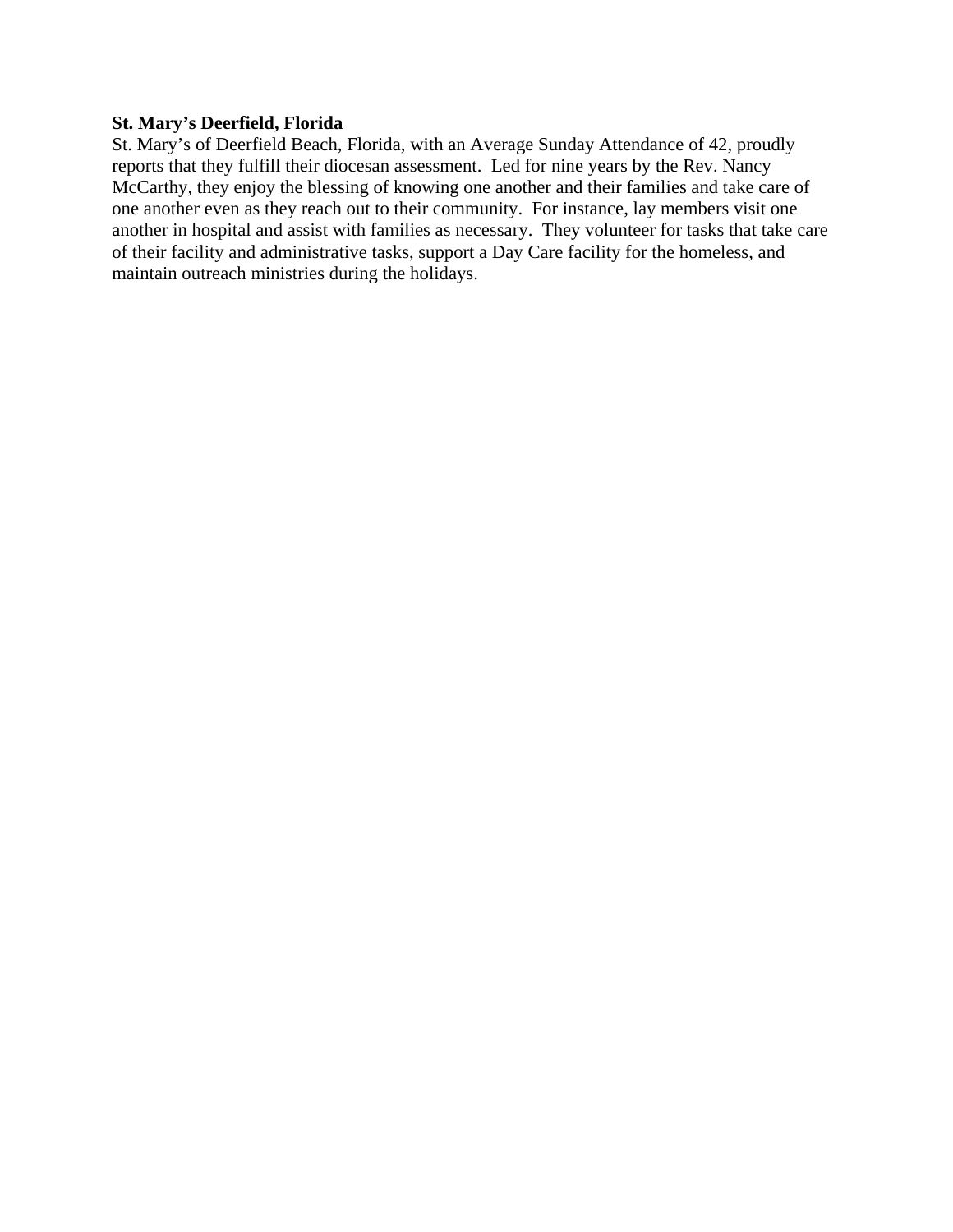## **Asian Small Church: Changing Image**

*Winfred B. Vergara*  Asian American Ministries wvergara@episcopalchurch.org

For Asian Americans, the term "small church" is not attractive. Asians generally love "big families" and there is uneasiness when you classify congregations into "small churches." They believe in the Chinese proverb that "a journey of a thousand miles begins with the first step," and so when it comes to starting a business or building a congregation, Asians are advised not to despise "small beginnings" only because they are the "starting point of big things." At its best therefore, the term "small church," among Asians is a transitional term; it is a short-term, not a long-term, designation.

Many Asian American church leaders dream of large congregations with large income and multiple programs to serve the community. After all, the largest single church in the world (Full Gospel Central Church in Yoido Island), is in Seoul, Korea with around one million members and the largest Sunday Eucharistic Service (El Shaddai) is in Manila, Philippines with over one million communicants weekly. But while the ideal is large gatherings, the reality for many Asian churches in the United States, is that they are small and will remain in the "small" category. A "small church" is defined here as a congregation with a Sunday attendance of less than 70.

There are three reasons why many Asian ethnic churches in America are and would remain small. First, their target community is limited to the specific ethnic and immigrant populations that in most cities are considered minority. Asian cultures are so diverse and each racial-ethnic group is so unique that it would take a lot of creativity, vision and very hard work to establish a "pan Asian congregation." The historical wars and language differences among Asians are so vast and so deeply ingrained. In other words, it is much easier to start and grow a Filipino, Chinese, Korean or Vietnamese congregation than to build a combination of all.

The second reason why most Asian churches in America would remain "small" is the fluid nature of the immigrant communities. Immigrants are constantly in transition and so congregations are in flux. Immigrants gravitate to cities where there are job opportunities and migrate to places where the weather conditions approximate that of their home countries. Ethnic churches in this regards are like "spiritual gas stations," where travelers on the journey take on spiritual fuel and then move on.

The third reason why Asian Episcopal churches remain "small" is that this is the pattern that they see in most Episcopal parishes. According to the Episcopal Domestic Fast Facts 2007 Report, a survey of Average Sunday Attendance (ASA) indicates that "over half of the 7055 Episcopal congregations" are considered "small churches" with an average of less than 70. In other words, to be a "small church" in the spectrum of the Episcopal Church in the United States is to be part of the majority. Perhaps it is in this sense of being a "part of the majority" that small churches are re-defining their mission and reinventing their style of ministry. Theologian Karl Rahner noted that "the present situation of Christians can be characterized as that of a Diaspora." Using that image, the small churches can be more "diasporic" than bigger ones can. Small churches are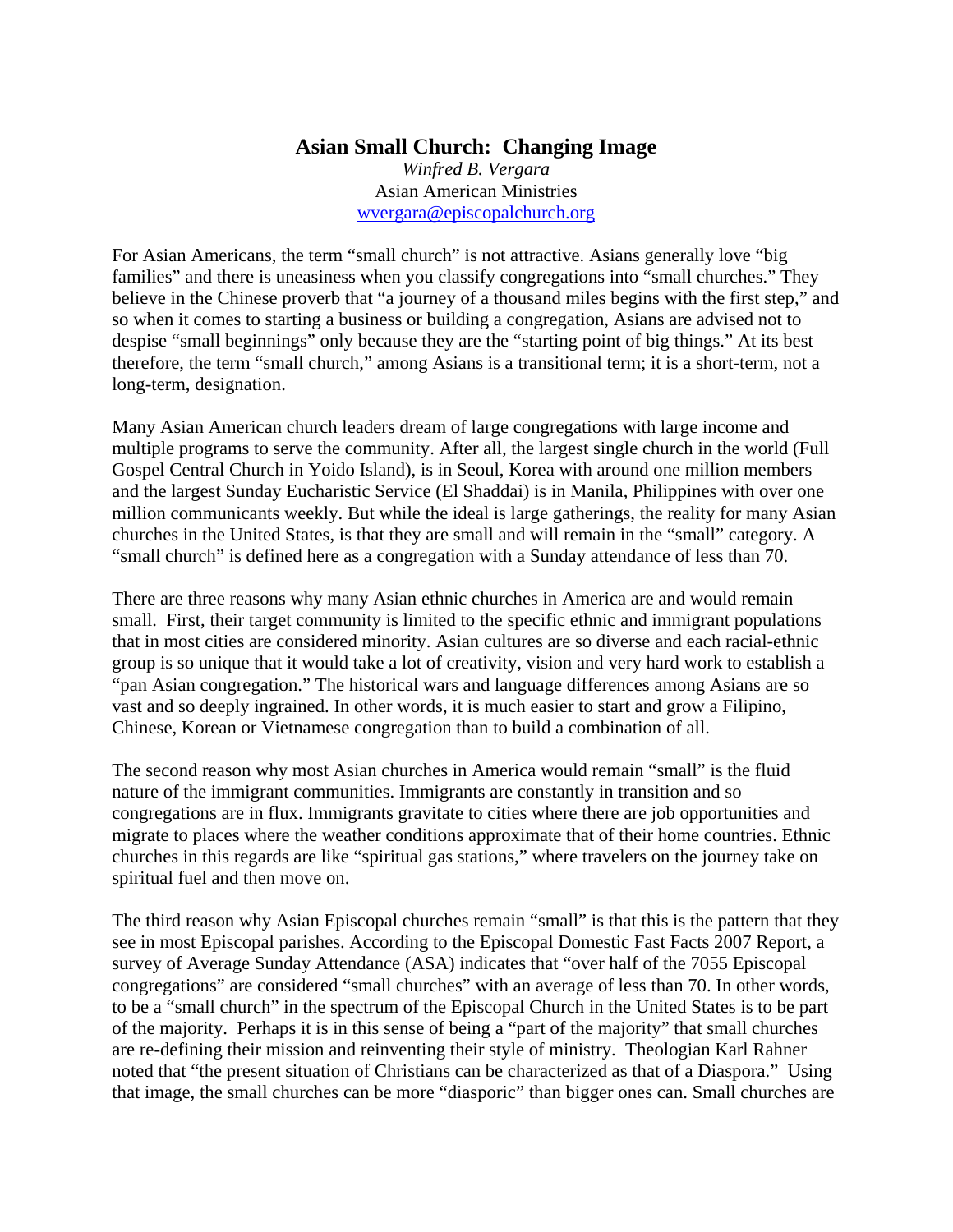more adaptable, more flexible, more adept to constant change and more versatile than large churches. It is amazing that in the recent economic meltdown, large business companies suffered tremendous losses, while "small businesses" survived and even showed tenacity. So there is hope for "small churches" to survive the changing times and even to thrive in God's time.

I mentioned earlier the hope of small churches not only to survive but also to thrive in these changing times. Let me end with this: A story is told of an Asian immigrant entrepreneur who came upon a slum district of an American city and established a "Mom and Pop Store." Because of his store, many similar small stores were also established and all of them serving the area which eventually was redeveloped into a better community. Upon seeing the progress of the area, big time companies decided to build mega malls and supermarkets on the area. How would the small stores compete with the Wal-Mart and Macy's and Circuit City? Many of them sold out and left the area but the original entrepreneur made a startling innovation to compete. Upon seeing that behind his little store was Wal-Mart and Macy's and Emporium, he renamed his store with a blazing sign that says "MAIN ENTRANCE!" Perhaps this is the new image of the small church.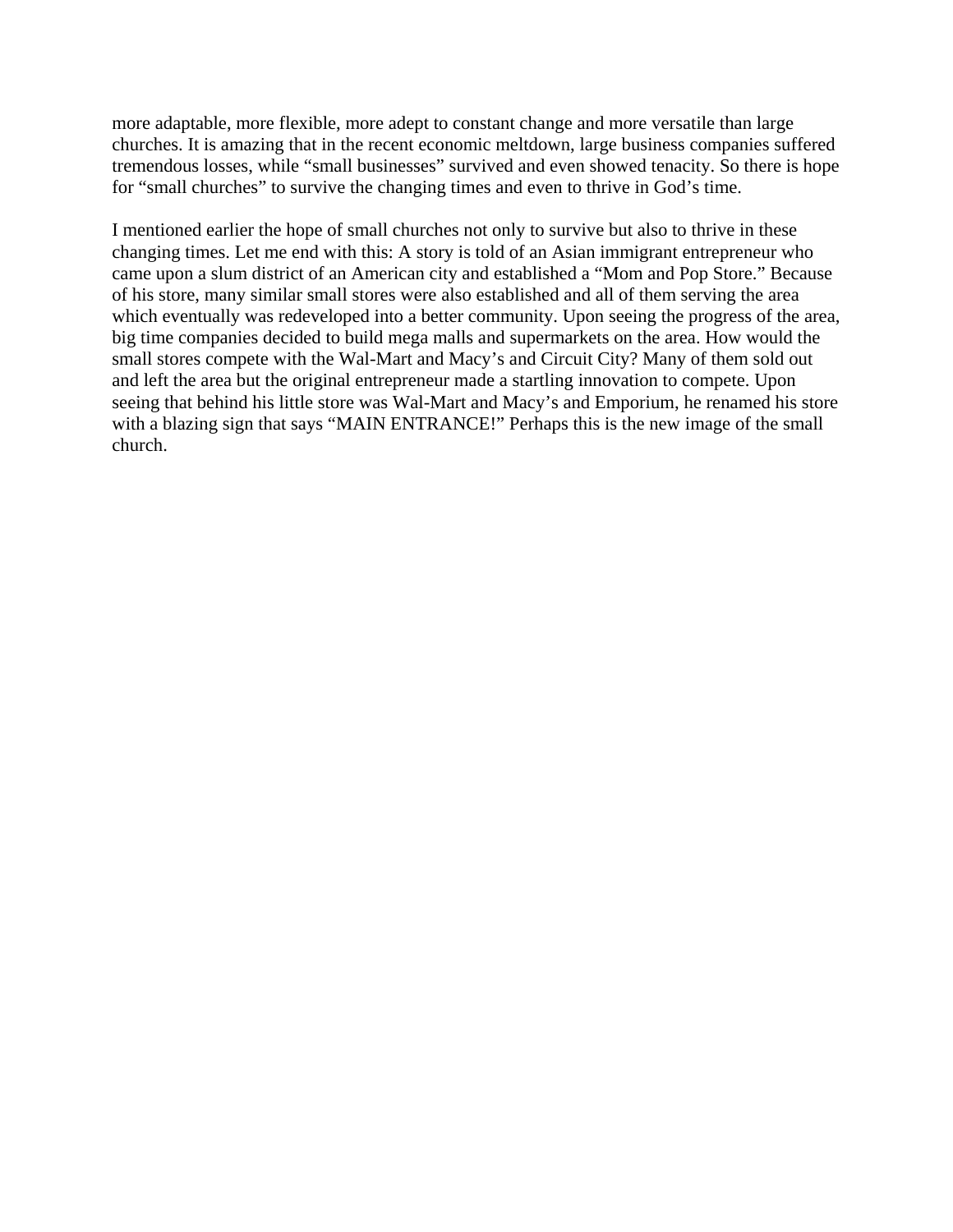## **Children in the Small Church**

*Jeffri Harre*  Children's Formation jharre@episcopalchurch.org

How do we provide quality Christian Education programs with a small number of children and a limited budget?

What do we do when children show up on Sunday morning?

What resources are there for us to use?

These are the three most common questions I hear from small congregations looking at their formation\* programs for children. It doesn't matter whether the church has always been small, or if they were once a larger congregation.

The number one piece of advice I give is to think creatively. Ask yourselves the following questions:

- o What material resources do we already have?
- o Who in your parish has an interest in working with children?
- o Who in your parish might be interested in helping out with programs for children if they don't have to be responsible for "teaching?"
- o What are alternatives to doing your formation programs on Sunday?
- o What resources are available from the diocese? Does your diocese have a resource center?

Material resources often cause the most concern. Look for people in your congregation who have skills and talents not usually associated with formation programs. One parish was able to find funds to send one person to Godly Play training, but they could not afford to purchase the story materials. During a conversation after her training, the teacher learned of a member of the congregation who had some woodworking skills. She asked him if he might be interested in helping to make wooden figures. He agreed, using patterns found in Sonia Stewart's *Young Children and Worship and Following Jesus*. Another member cut the felt pieces, and yet another cut and colored cardstock figures for lamination. By the beginning of the next program year they had enough story sets to get started.

Think about doing your formation program on another day of the week. Several parishes hold programs for all ages on a weeknight and include a shared meal. After supper the children have their own program while the adults have theirs. This format also lends itself well to intergenerational programs—something to consider for Sunday mornings, too. One parish started a Saturday program that meets five times during the year—in the Fall, Advent, Epiphany, Lent/Easter, and in the late Spring. The program includes story telling, large motor activities, worship and a shared meal.

Even parishes which do not have children on a regular basis do formation for children. They hold well-attended Vacation Bible Schools every summer as a service and outreach to the community.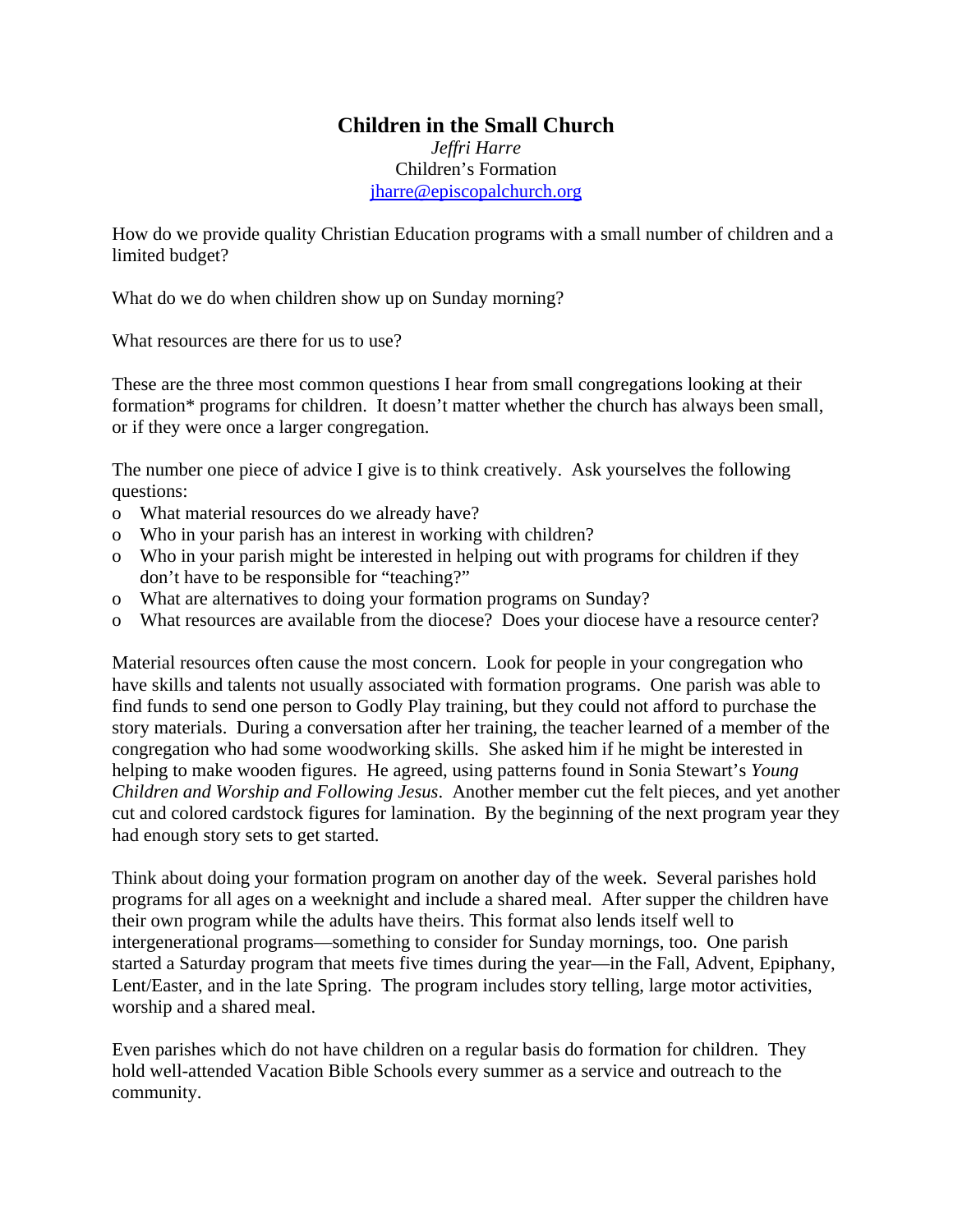Several parishes found that the most effective use of their limited program budget was to hire a professional nursery staff person for Sunday mornings. Not only does it demonstrate hospitality, it enables them to see themselves as doing ministry for and with children.

Finally, I encourage parishes to look at their worship. If there is no program for children, how are they fully included in the regular service. Are there coloring pages and other activity sheets ready for "drop ins," as well as regular members? Is there a child friendly service leaflet?

Remember, no one program works in every parish. We need to share and adapt ideas to find what works for each individual parish. If you have an idea you would like to share, please drop me a note at jharre@episcopalchurch.org and let me know.

<sup>\*</sup>We use the term "Formation" rather than "Education" because as Christians we never stop learning, and not all learning takes place in a classroom.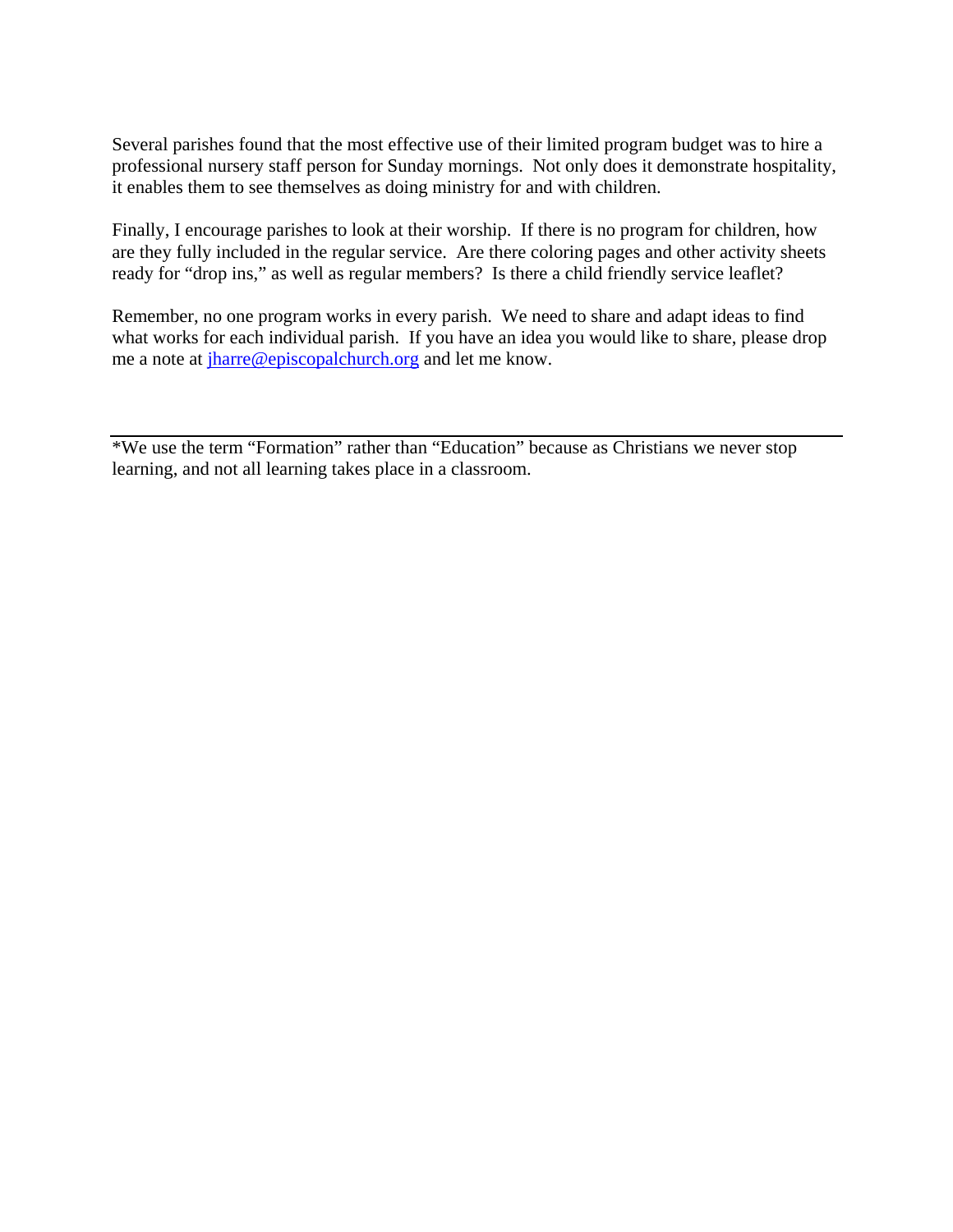## **Young Adult Ministry in Small Churches**

*Douglas Fenton*  Young Adult Ministry and Leadership Development dfenton@episcopalchurch.org

"What's the value added?" It's a question that's posed when seeking to know the tangible result of taking a particular action or engaging a certain strategy. Sometimes the question can sound as basic as "Why should we?" It can begin a helpful conversation for clarity or it can shut down or exclude. When we assess our mission strategies it sometimes requires us to make determinations based on resources (personnel, equipment, financial) as to if and when we can proceed with a particular focus.

So where do young adults fit in?

One thing that young adults can bring to a congregation is a willingness to engage with energy, and I would encourage a desire to embrace their presence and not be hesitant in welcoming them. Remember that they are as qualified as anyone to take on roles that give life to the church in every aspect of its ministry: in liturgy, service, governance, education, formation, outreach, stewardship. Some will need or want mentors. Some will be mentors.

The welcoming of young people, married, single and/or with children should never be done as an act of salvation for the life of the congregation. Rather provide hospitality, and be genuine and open to the way in which the life of all will be enriched. Ask questions. Listen. Listen for answers. Respond gently.

Two small churches doing YA ministry:

Trinity Church, Folsom, CA http://www.trinityfolsom.org/ rector@trinityfolsom.org 916-985-2495

All Saints' Memorial Church, Sacramento, CA http://www.allsaintssacramento.org/ revmonnot@allsaintssacramento.org betseymonnot@comcast.net 916-455-0643

A small church doing campus ministry

St John's, Murray, KY http://stjohns.episcopalky.org/index.html office@stjohnsmurray.org 270-753-6908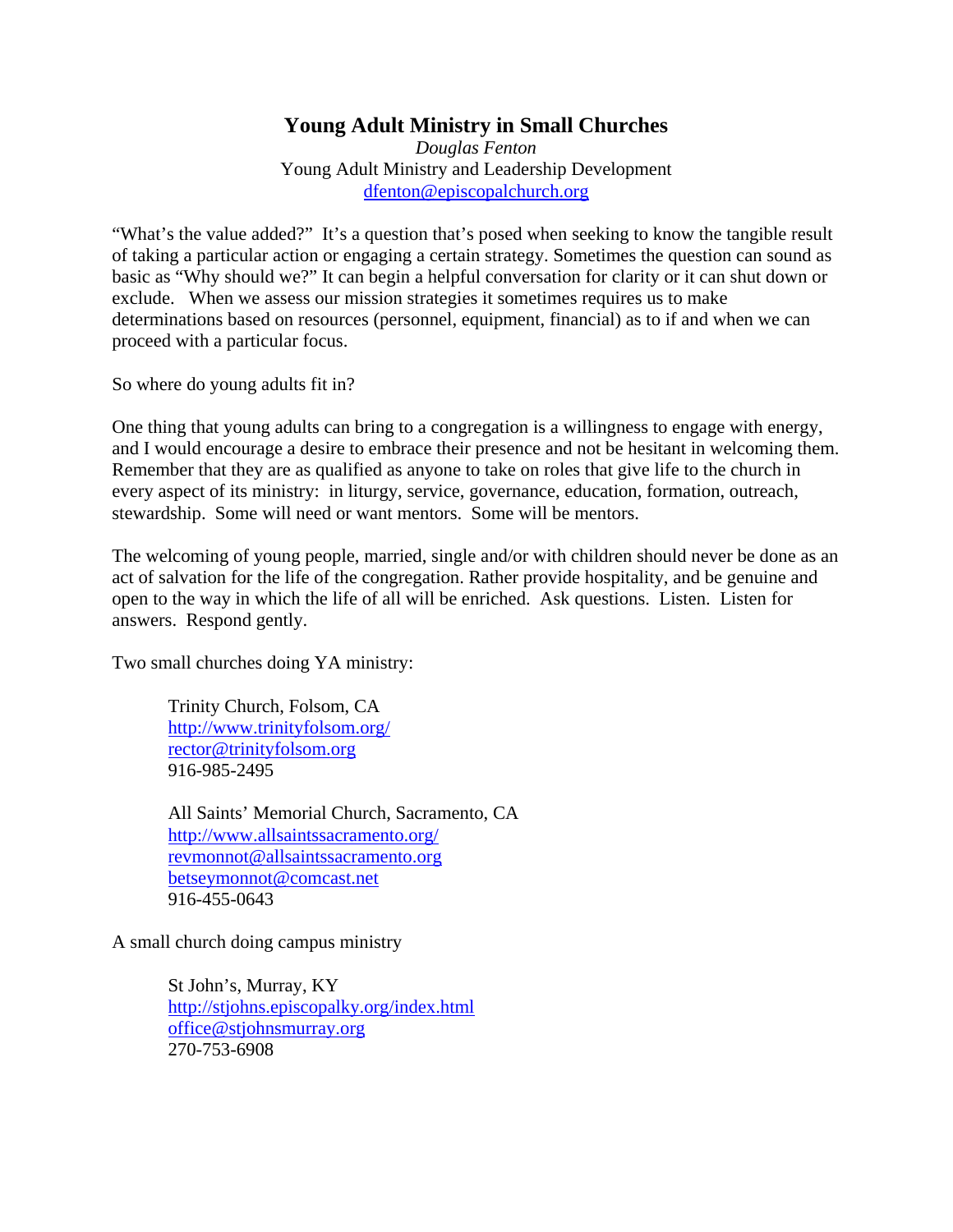## **Adult Faith Formation: Small congregations offer those searching for more a unique and valuable gift!**  *Ruth-Ann Collins*  Adult Faith Formation rcollins@episcopalchurch.org

Faith formation happens! Be it intentional or unintentional, every life experience can be an energizing and provocative opportunity to live out our Baptismal Covenant. The question for the teacher/learner, learner/teacher is how we might celebrate this revelation in ways which empower adults to live counter culturally in a world which puts the secular life above a faith filled life. It is time to connect and rejoice in the transformative actions taking place in our communities and together explore new possibilities.

Faith formation is a life long process, and far too often we focus only on the children and youth. We frequently neglect the needs of adults who are searching to deepen their own faith, looking for opportunities which allow them the freedom to imagine and a safe place to explore who they are and whose they are.

The foundation of effective faith formation experiences is the ability to provide a safe, comfortable and energizing place for individuals. The precedence for small group work was established by the early church. Thirsting for a deeper understanding and a new way of discerning, people gathered together. These hopeful gatherings eventually evolved into an early church, which dared to risk and discover how they were called by God.

Small congregations are blessed with the ability to know each other by name. Small congregations are blessed to share the struggles and celebrations of Christian life in intimate and significant ways which are not and cannot be accomplished in larger congregations. The greatest resources for faith formation are not found in "slick" and expensive programs. The greatest resource for faith formation is found in the sharing of story; the individual story, the community story and of course the great story. It is in sharing these stories that as a complete body of Christ we live out our Baptismal covenant.

Listed below you will find some places to look for resources. Remember there is no perfect program or curriculum; no matter what you choose to use, make it your own. You know your congregation; their wants, needs, hopes and dreams. Faith formation need not be led by experts, it is a mutual ministry. Discern the gifts and talent of your laity and empower them to be faith formation leaders.

There is a great deal to be learned from small congregations so please share your gifts with the Episcopal Church at large. If you have any adult faith formation resources which you are using that might benefit others we would like to share them. If you would like assistance in getting an Adult faith formation program started or need assistance with your existing program please contact me at rcollins@episcopalchurch.org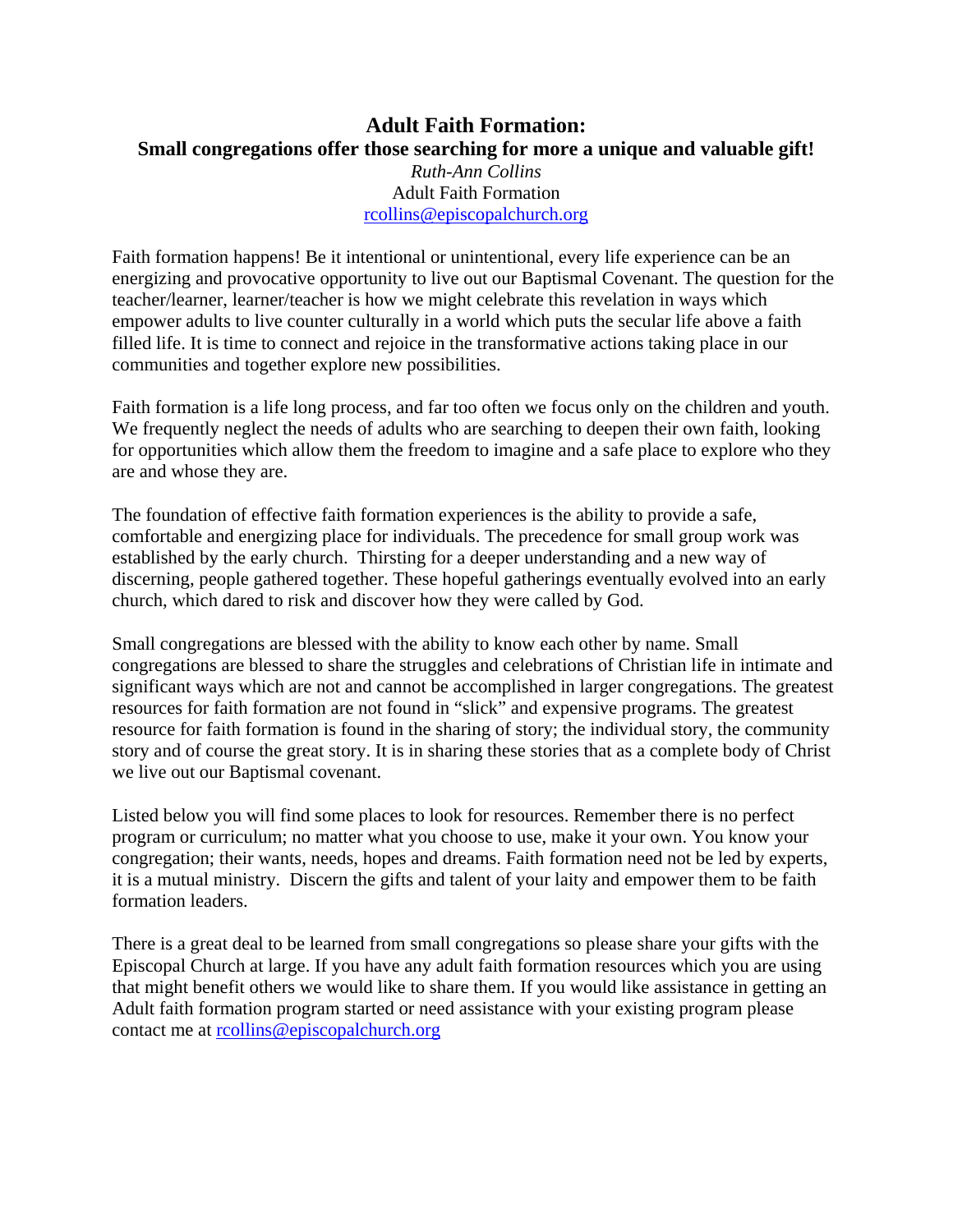Several resources for Adult Formation materials are as follows:

Adult Faith Formation: http://www.episcopalchurch.org/adultformation.htm

Church Publishing: www.churchpublishing.org

Episcopal Council for Christian Education: http://www.episcopalchurch.org/48931\_52769\_ENG\_HTM.htm

National Association of Episcopal Resource Centers: http://www.noerc.org/



*The people of Misión San José – San Lucas de Pilahuin, Ecuador building their church by hand, one cinder block at a time.*